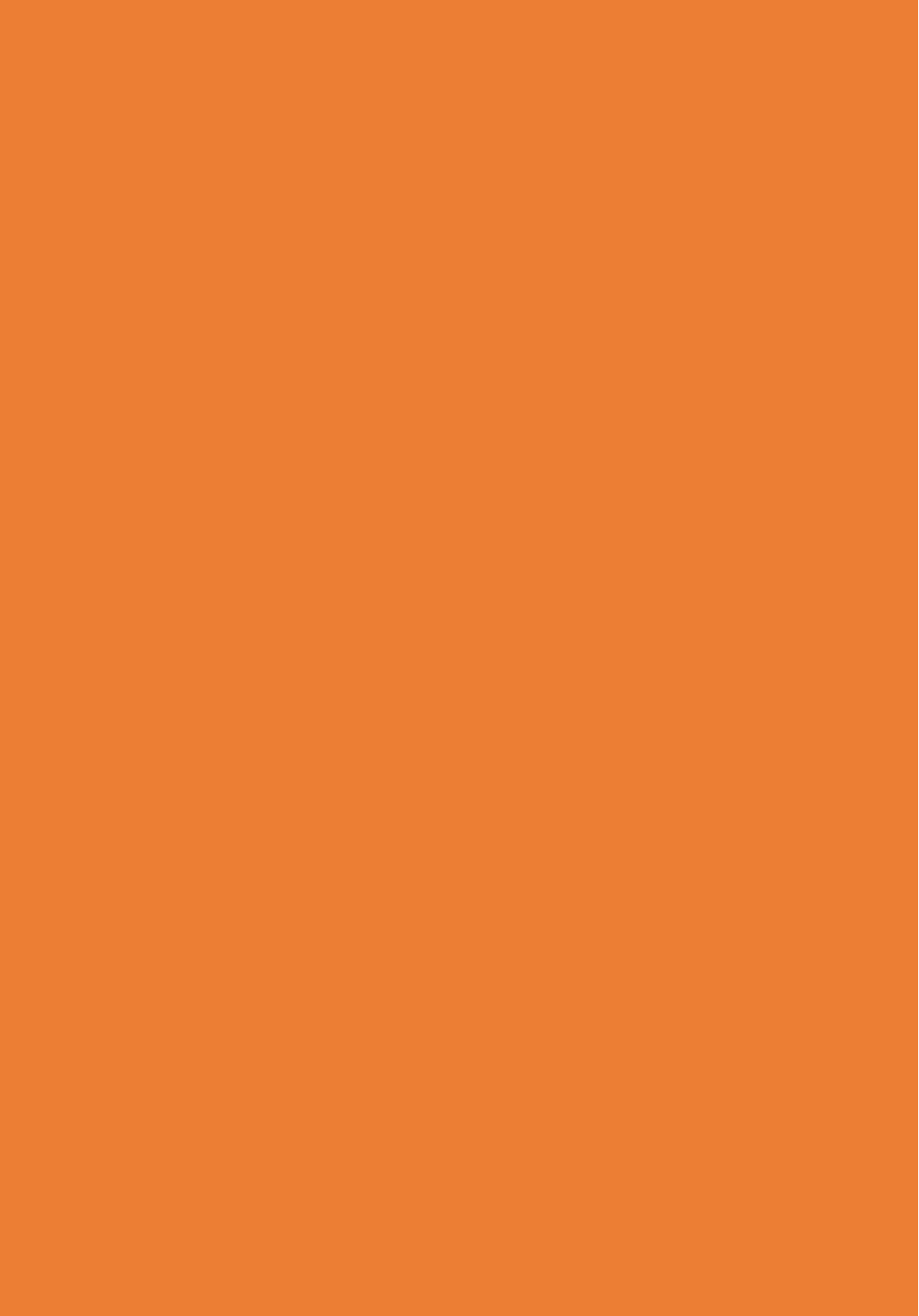## ZERO WASTE CIRCULAR ECONOMY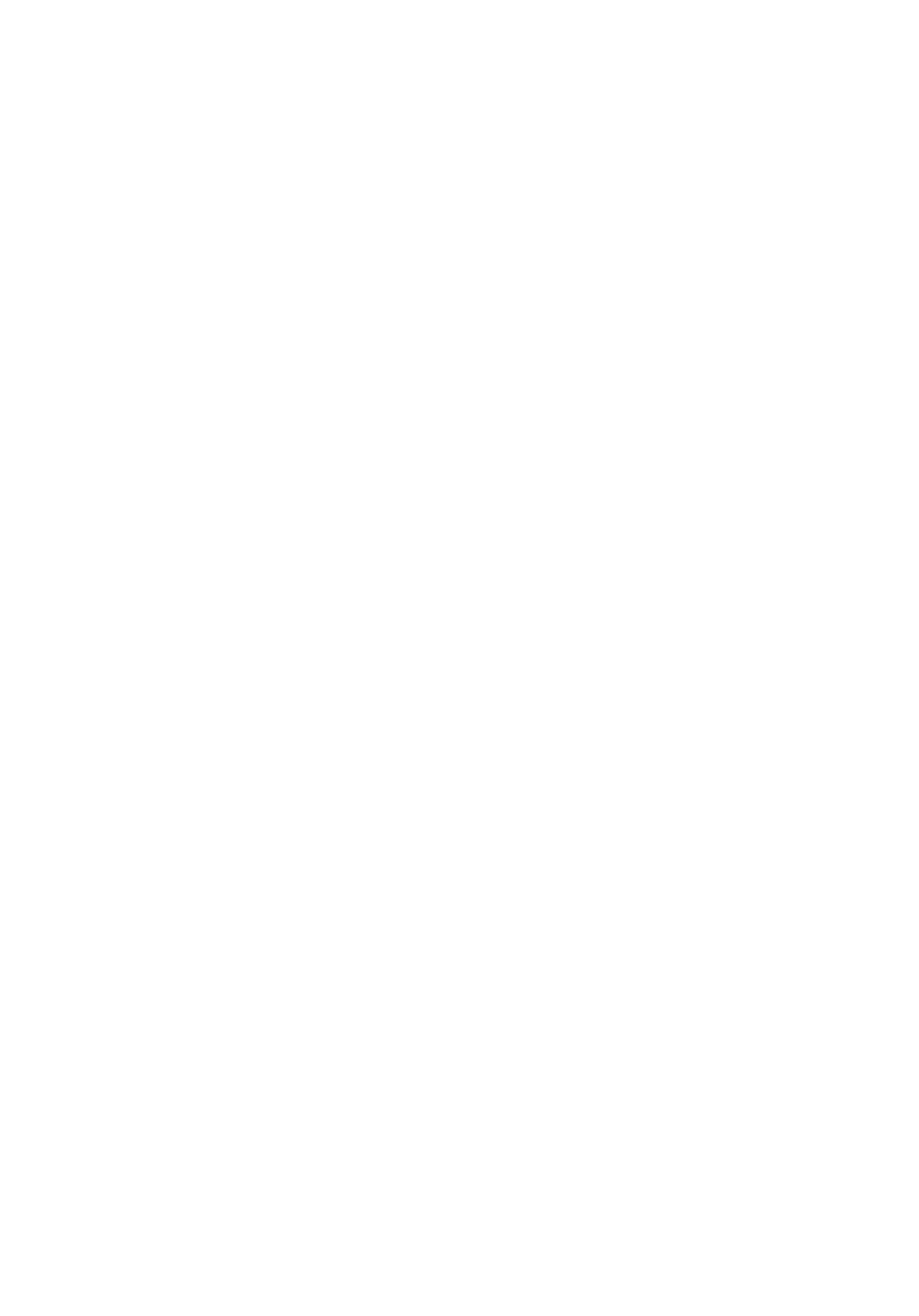## HEINRICH BÖLL STIFTUNG PUBLICATION SERIES ECOLOGY VOLUME 44.3

# Zero Waste Circular Economy

## A Systemic Game-Changer to Climate Change

By Mariel Vilella

Edited by the Heinrich Böll Foundation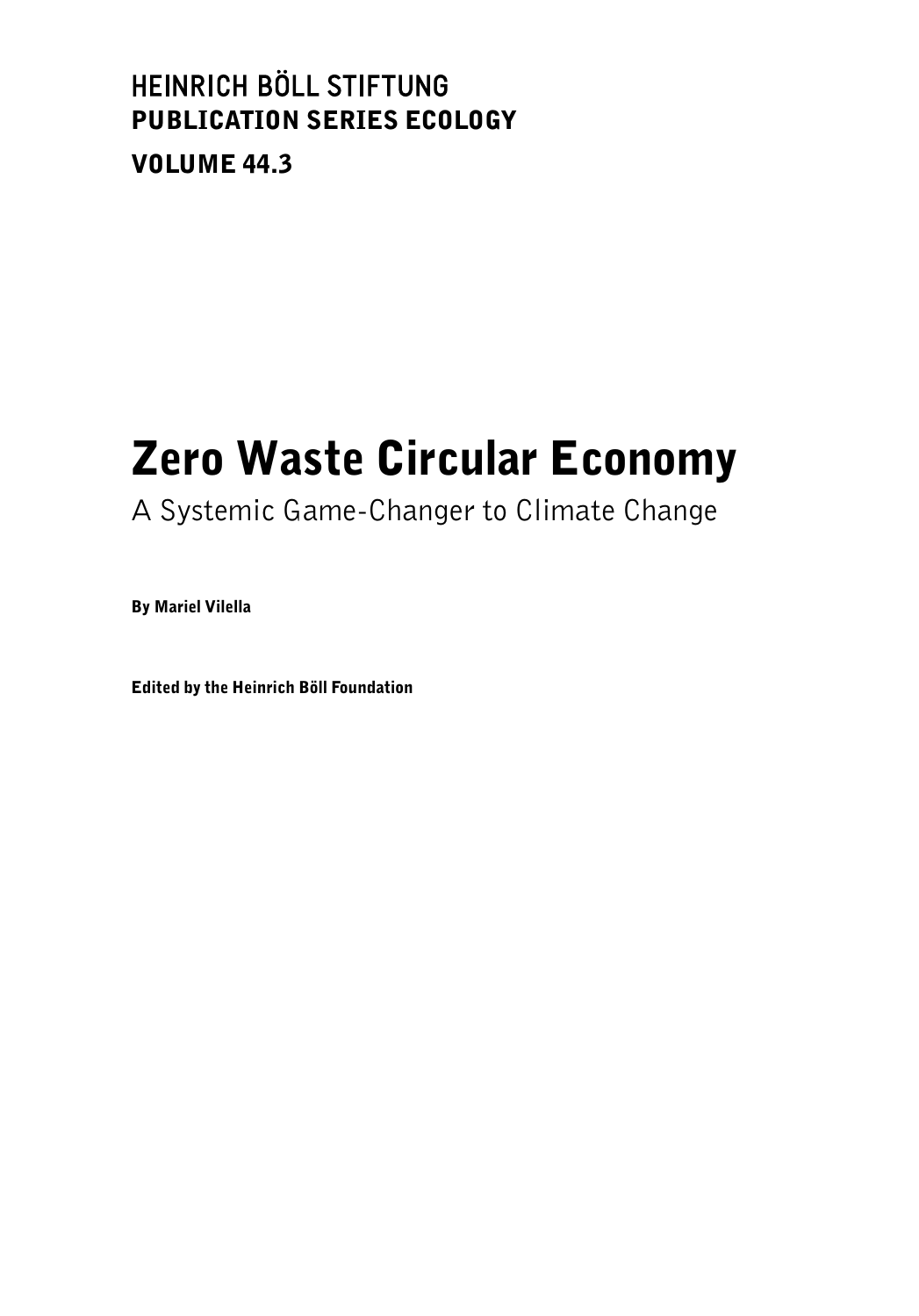#### The author

**Mariel Vilella** is Zero Waste Europe's Managing Director. Zero Waste Europe's mission is to empower European communities and change agents to redesign their relationship with resources, to adopt smarter lifestyles and sustainable consumption patterns in line with «circular» resource management.

GO  $\odot$  Published under the following Creative Commons License:

 $\frac{1}{2}$  Me No http://creativecommons.org/licenses/by-nc-nd/3.0 . Attribution – You must attribute the work in the manner specified by the author or licensor (but not in any way that suggests that they endorse you or your use of the work). Noncommercial – You may not use this work for commercial purposes. No derivatives – If you remix, transform, or build upon the material, you may not distribute the modified material.

Zero Waste Circular Economy A Systemic Game-Changer to Climate Change By Mariel Vilella Volume 44.3 of the Publication Series Ecology Edited by the Heinrich Böll Foundation 2018 «Quantitative analysis for GHG emissions savings» written by Ann Barlinger (Eunomia) Reviews: Enzo Favoino, Joan Marc Simon

Editorial design: feinkost Designnetzwerk, C. Mawrodiew (based on the origin layout by State Design) Copy-Editing: Christopher Hay Printing: ARNOLD group, Großbeeren ISBN 978-3-86928-178-0 ISBN 978-3-86928-184-1 (anthology)

This publication can be ordered from: Heinrich-Böll-Stiftung, Schumannstr. 8, 10117 Berlin, Germany T +49 (0)30 28534-0 F +49 (0)30 28534-109 E buchversand@boell.de W www.boell.de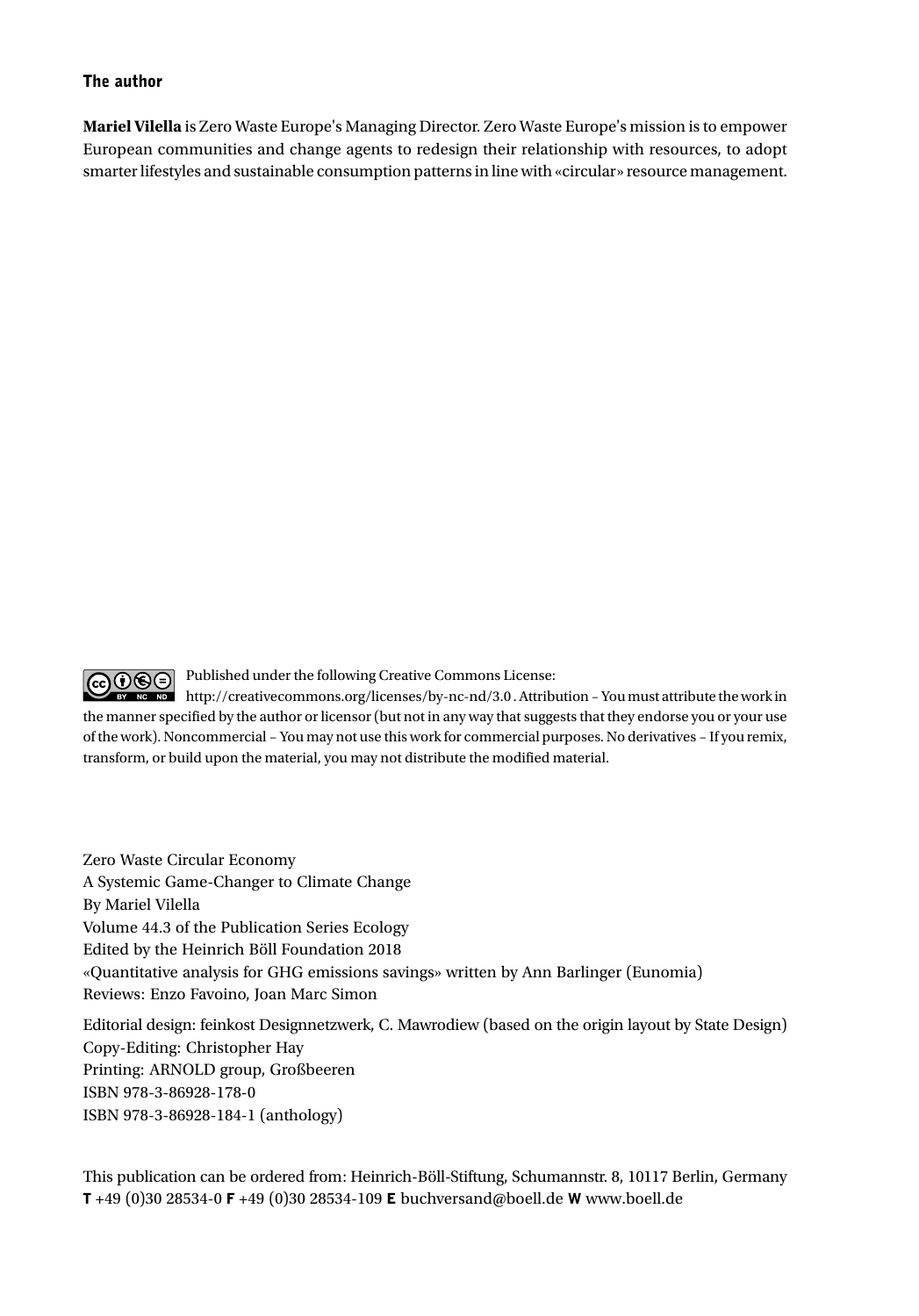## **CONTENTS**

| Introduction                                    | 7  |
|-------------------------------------------------|----|
| A systemic game-changer to climate change       | 11 |
| Waste prevention                                | 11 |
| Maximization of material recovery               | 13 |
| Redesigning and phasing out products            | 16 |
| Reforming energy and GHG accounting systems     | 16 |
| Development of communities and local economies  | 18 |
| Phasing out waste incineration and landfills    | 19 |
| Quantitative analysis for GHG emissions savings | 21 |
| Conclusion                                      | 23 |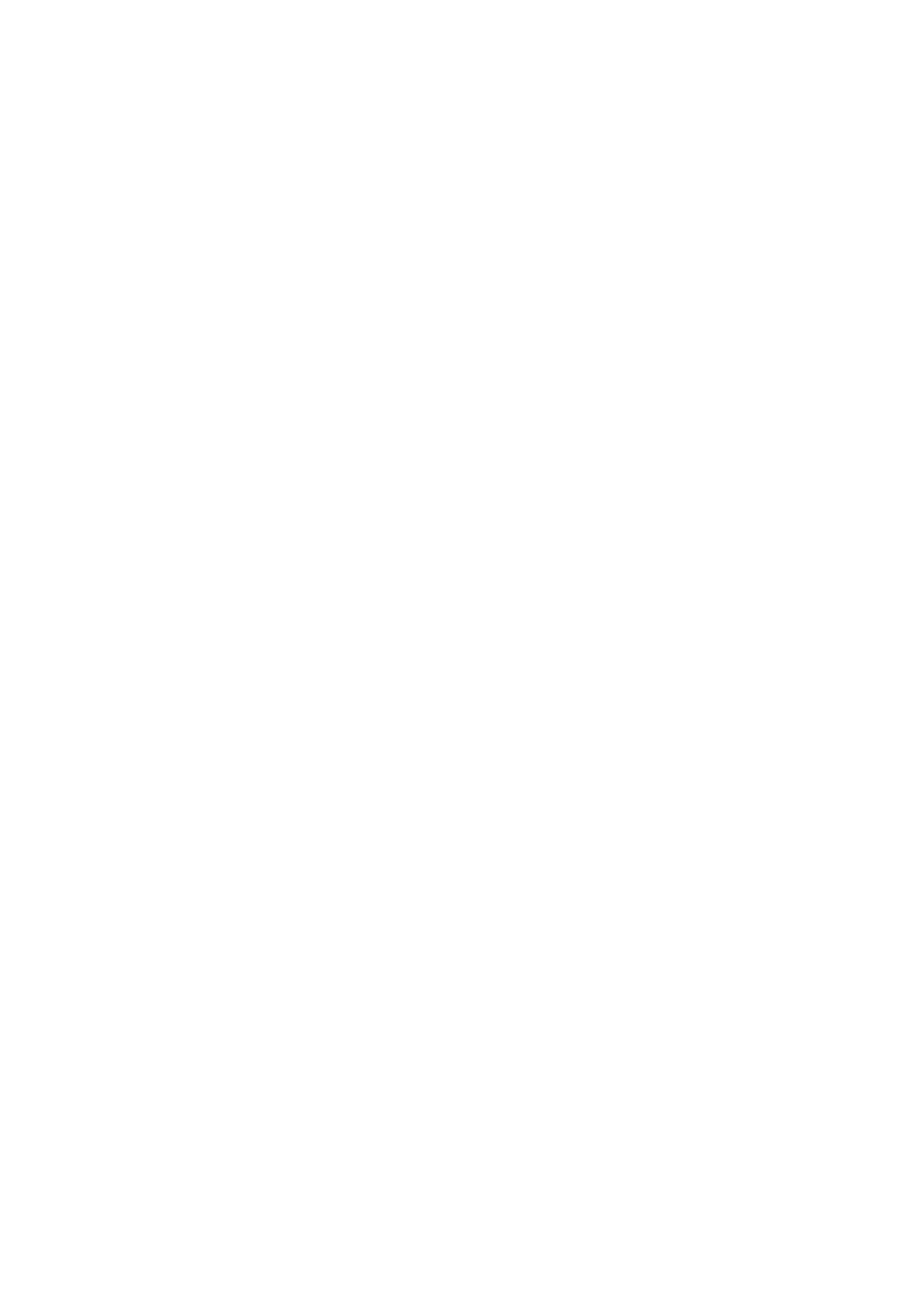### INTRODUCTION

Over the last decades, action on climate change has concentrated on the sectors perceived to be contributing the most to the problem: primarily the energy and transport sectors, with special attention to the use of fossil fuels. While these sectors are undoubtedly important, keeping global warming below 1.5 degrees Celsius requires a much deeper and wider look at the way our economy operates, analysing our production and consumption habits in particular and resource management in general.

On the one hand, our linear economy, having led to a global and rapid increase in resource extraction, is as responsible for climate change as any other fossil-energy intensive source of greenhouse gas emissions. Its basic logic consists of extracting primary natural resources, producing an ever increasing amount of products generally designed not to last and involving dubious toxic impacts and environmental standards, transporting them all over the world by energy-intensive means, ensuring quick and compulsive consumption, and finally disposing of them in landfills or incinerators. In this sense, the linear economy is not only driving over-consumption and unsustainable exploitation of natural resources, but it also contributes to an ever increasing spiral of waste production, a highly problematic output in itself.

Waste, the end result of the linear economy – the mix of plastic, paper, food waste, and any random bit one may come across on a daily basis – contributes to climate change at its disposal stage once it is generated and taken away from households to landfills and incinerators. Emissions from organic waste rotting in landfills and from waste burnt in incinerators contribute 6.6% of total anthropogenic greenhouse gas emissions.**<sup>1</sup>**

However, waste is not only an issue at the disposal stage. Waste itself is made of natural resources that have been extracted, manufactured, transported, consumed, and eventually disposed of, and all these steps in the linear economy system give rise to a major portion of the global anthropogenic greenhouse gas emissions that are effectively embedded in the products we consume and discard.

Thus, looking at the entire life-cycle of a product, the amount of greenhouse gas (GHG) emissions is large and significant. For example, it has been estimated that

<sup>1</sup> Fischedick, M., et al. (2014). Industry. In IPCC, *Climate Change 2014: Mitigation of Climate Change. Contribution of Working Group III to the Fifth Assessment Report of the Intergovernmental Panel on Climate Change*. (Edenhofer, O., et al. [Eds.]). Cambridge and New York: Cambridge University Press.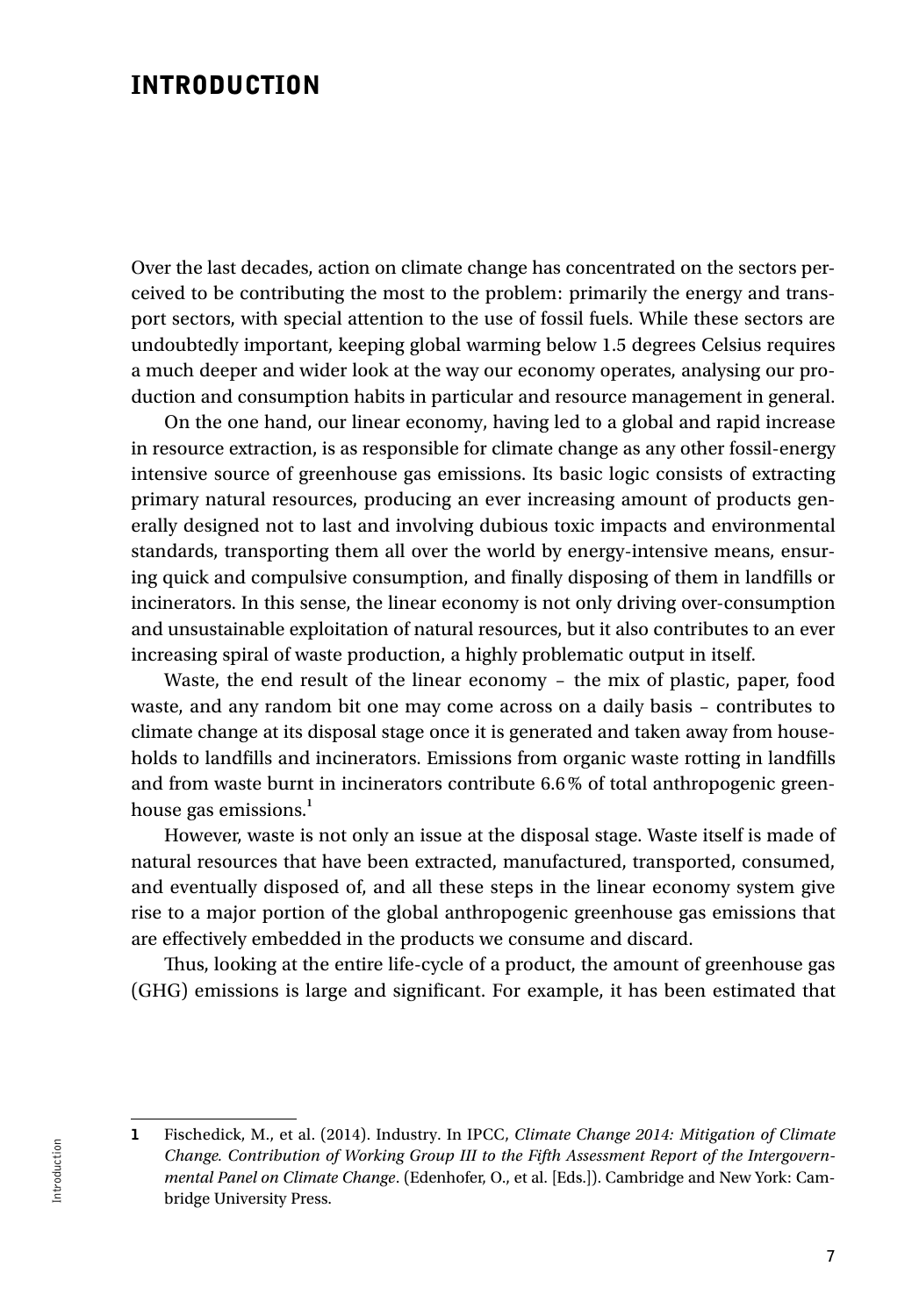materials management – in other words, the provision of goods and food – was associated with 42% of U.S. anthropogenic GHG emissions in 2006 (Fig.1).**<sup>2</sup>**



Unfortunately, the accounting guidelines set up by the Intergovernmental Panel on Climate Change (IPCC) for national greenhouse gas emissions inventories do not follow a life-cycle approach. For the waste sector, the inventories only require the reporting of emissions produced in landfills and incinerators. This accounting loophole, added to other methodological gaps in the greenhouse gas accounting systems which are explored further below in this chapter, presents a misleading picture of the potential contribution of resource management to climate change. In sum, the potential contribution of waste prevention and management to keeping global warming under 1.5 degrees Celsius could be far greater than the total reported emissions under the «waste» part of the inventory reported to the UNFCCC.

Opposite to the linear economy, the basis of a circular economy is a zero waste society, where everything that we produce and consume can return safely to nature or society. The IPCC already recognizes that programs that reduce, reuse and recycle

<sup>2</sup> U.S. Environmental Protection Agency Office of Solid Waste and Emergency Response. (2009). *Opportunities to Reduce Greenhouse Gas Emissions through Materials and Land Management Practices*. www.epa.gov/sites/production/files/documents/ghg-land-materials-management. pdf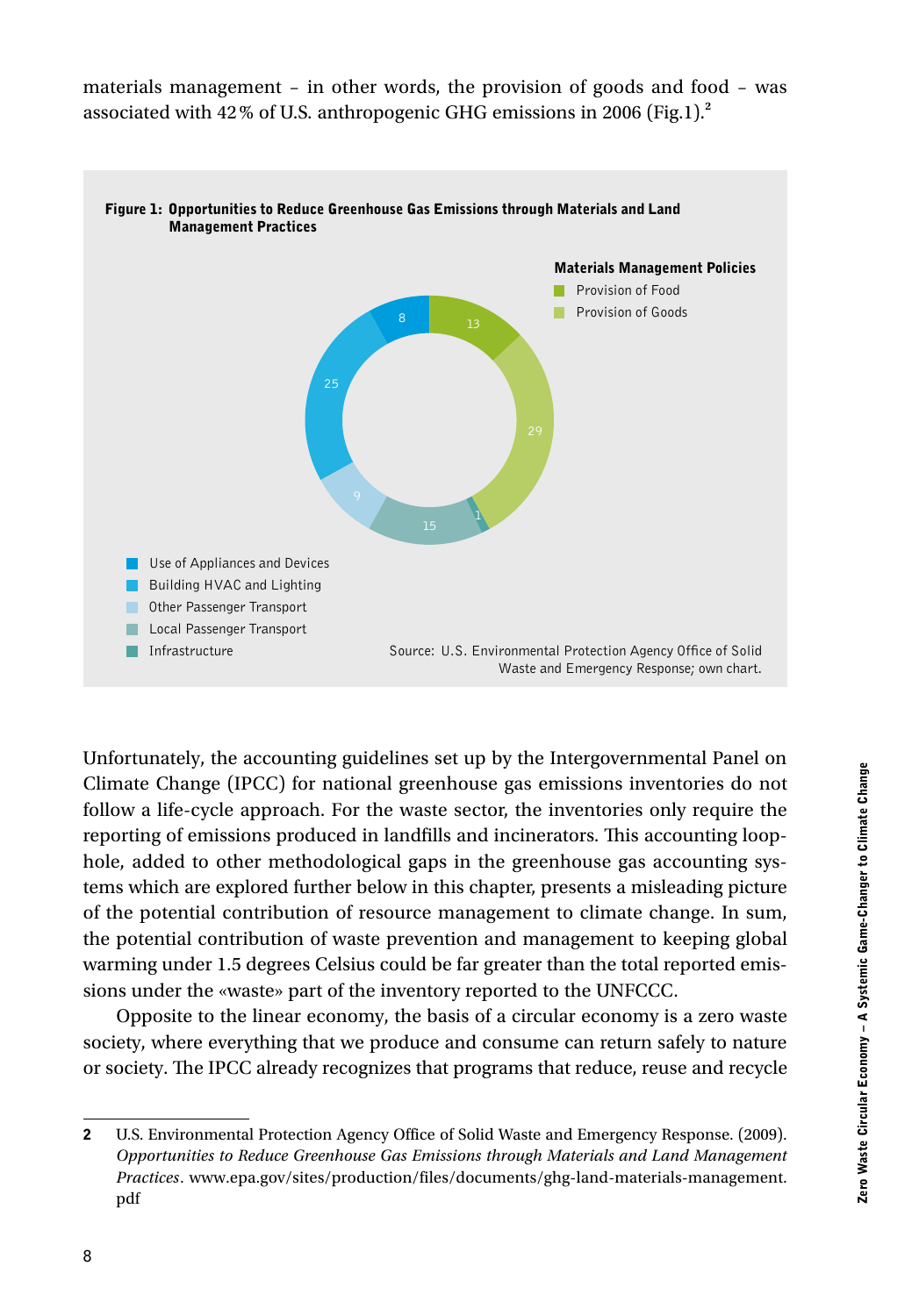municipal waste are effective and high-impact means of reducing greenhouse gas emissions.**<sup>3</sup>** But in fact, a zero waste circular economy goes beyond the model of the 3 Rs and proposes a much more comprehensive transformation of our production and consumption patterns to achieve high resource efficiency and move towards zero waste and zero emissions.

Zero waste solutions, alongside climate action in other sectors, can be a gamechanger to achieve the global target of a maximum of 1.5  $\degree$ C global warming, embracing the principles of conservation of materials, reduction of toxics, equitable distribution, and access to resources.

Moreover, these solutions – including waste reduction, redesign, composting, biogas, producer responsibility, consumption habits transformation, community empowerment, and recycling – could be implemented today, using existing innovations, with immediate results.

In cities and regions around the world, cooperatives of recycling workers, visionary policy-makers, and innovative practitioners are showing that zero waste is a viable strategy. In contrast to the primitive idea of burning waste, zero waste solutions create livelihoods, save money, and protect the environment and public health. These efforts go hand-in-hand with clean production, producer responsibility, and waste minimization programs for dangerous and hard-to-recycle materials. Together, these practical, bottom-up strategies provide some of the most decentralized urban solutions for reducing climate pollution, conserving energy and natural resources. They present enormous opportunities for developing local economies.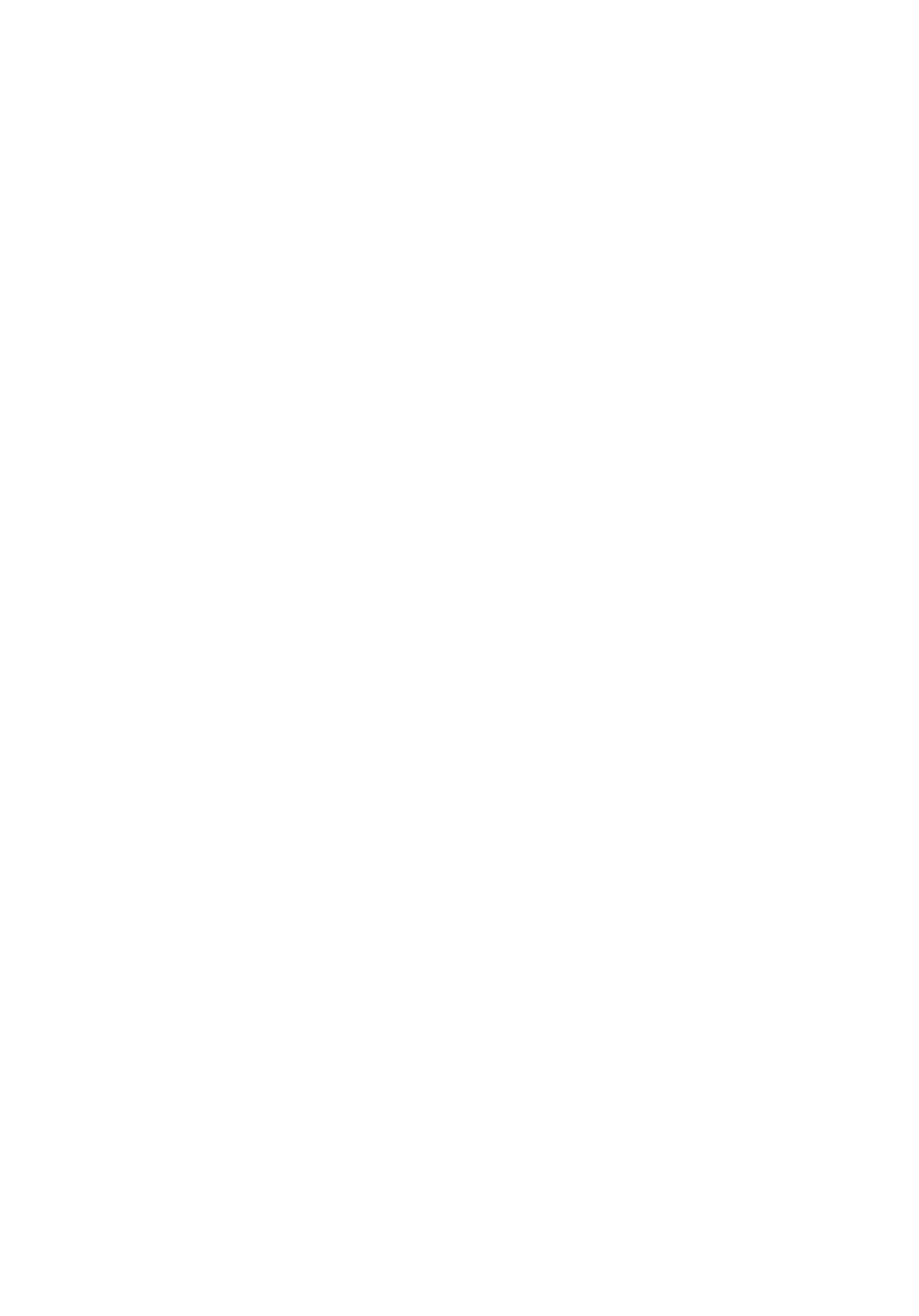# A systemic game-changer to climate change

A zero waste circular economy has critical climate implications. The bottom line is that zero waste programs ultimately result in less demand for virgin materials whose extraction, transport and processing are major sources of greenhouse gas emissions, and thus they reduce emissions in virtually all industries and economic sectors.

Moreover, the successful implementation of a zero waste circular economy will provide significant other environmental, social and economic benefits, such as resource efficiency, job creation, low-carbon prosperity, a healthy environment, clean production and sustainable consumption.

But to ensure such success, it is necessary to undertake a comprehensive approach. The transition to a zero waste circular economy requires fundamental changes across the entire economy based on the following interdependent pillars: constant reduction of residual waste via waste prevention and maximization of material recovery through separate collection schemes, product and process redesign, flexible waste treatment facilities, reforming renewable energy policies and greenhouse gas accounting methodologies and supporting the development of worker-led schemes – all of which is the operational translation of the overarching principles of the circular economy.

#### Waste prevention

It goes without saying: the best waste is that which is never produced in the first place. Indeed, waste prevention and reduction is the most preferred option in the Waste Hierarchy in terms of sustainability (Fig. 2),**<sup>4</sup>** and the most effective option for climate change mitigation in resource management.

The effects of the different options are shown in conventional terms (excluding biogenic CO**2** emissions) in Figure 3.**<sup>5</sup>** As this shows, the main benefits come from waste prevention, while waste disposal, including incineration with energy recovery (known as waste-to-energy incineration), tend to make contributions to climate change emissions rather than helping to reduce emissions overall.

<sup>4</sup> Waste Hierarchy. Reprinted from «From the 3Rs to the Zero Waste hierarchy», In *Zero Waste International Alliance*, 2013. https://zerowasteeurope.eu/2013/04/zero-waste-hierarchy

<sup>5</sup> Eunomia. (2015). *The Potential Contribution of Waste Management to Climate Change Mitigation*. www.zerowasteeurope.eu/downloads/the-potential-contribution-of-wastemanagement-to-a-low-carbon-economy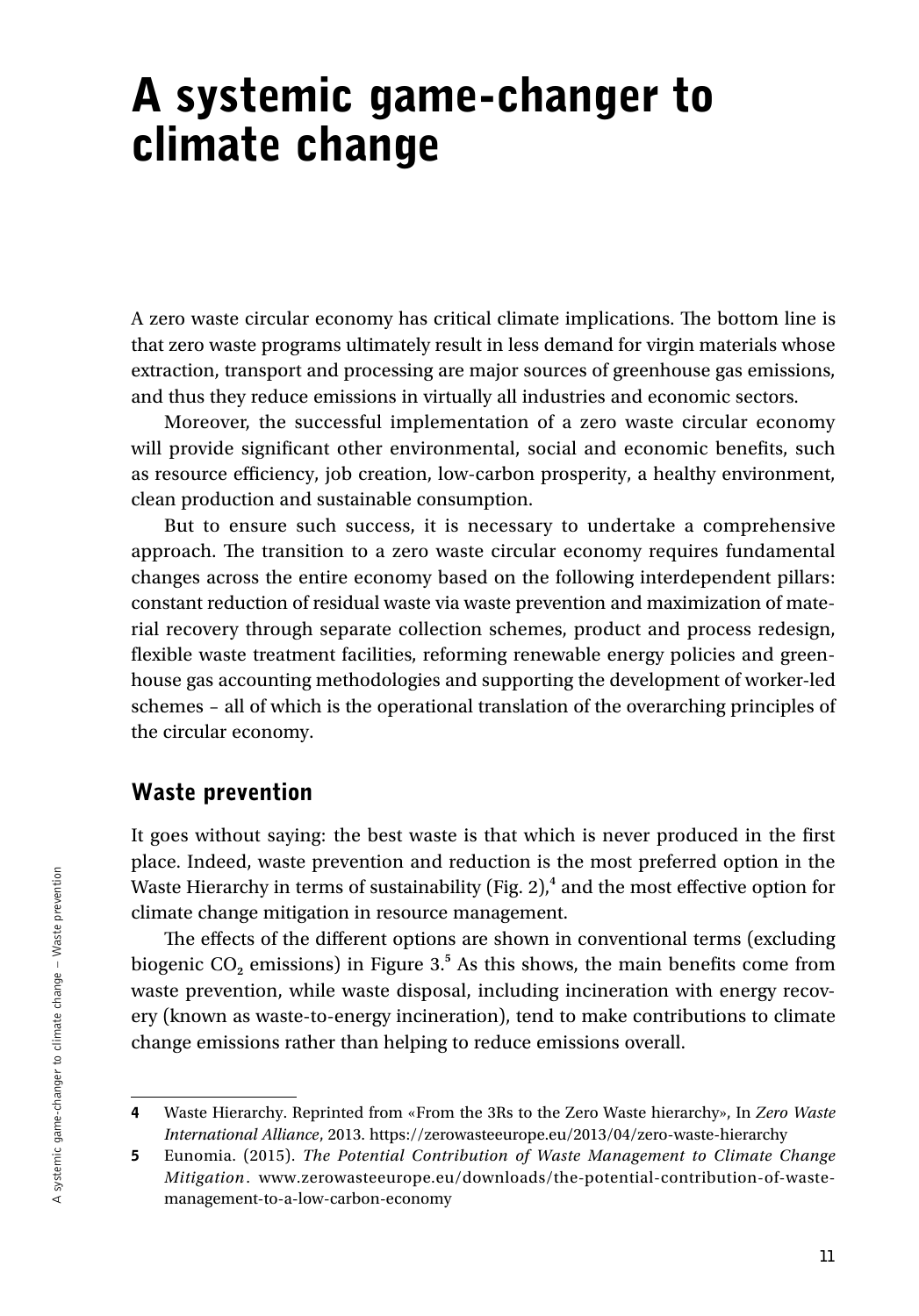

Textiles, aluminium, food waste and plastic are among the top waste streams that can be critical to climate change mitigation, if reduced.**<sup>6</sup>** In textiles production for example, greenhouse gas emissions totalled 1.2 billion tonnes of CO<sub>2</sub> equivalent in 2015, more than those of all international flights and maritime shipping combined, mainly due to the fast fashion nature of global production and consumption rates of clothing products. If only the average number of times a garment is worn were doubled, GHG emissions would be 44% lower.<sup>7</sup> A zero waste circular economy for textiles including high rates of clothing utilization, improved recycling, and reduced waste in production would reduce the negative impacts.

Similarly, the benefits from food waste prevention are significant: to the extent that separate collection of food waste can give rise – in both households and businesses – to enhanced awareness of what is thrown away (hence motivating a

<sup>6</sup> Eunomia. (2015). op. cit.

<sup>7</sup> Ellen MacArthur Foundation. (2017). *A new textiles economy: Redesigning fashion's future*. www.ellenmacarthurfoundation.org/publications/a-new-textiles-economy-redesigningfashions-future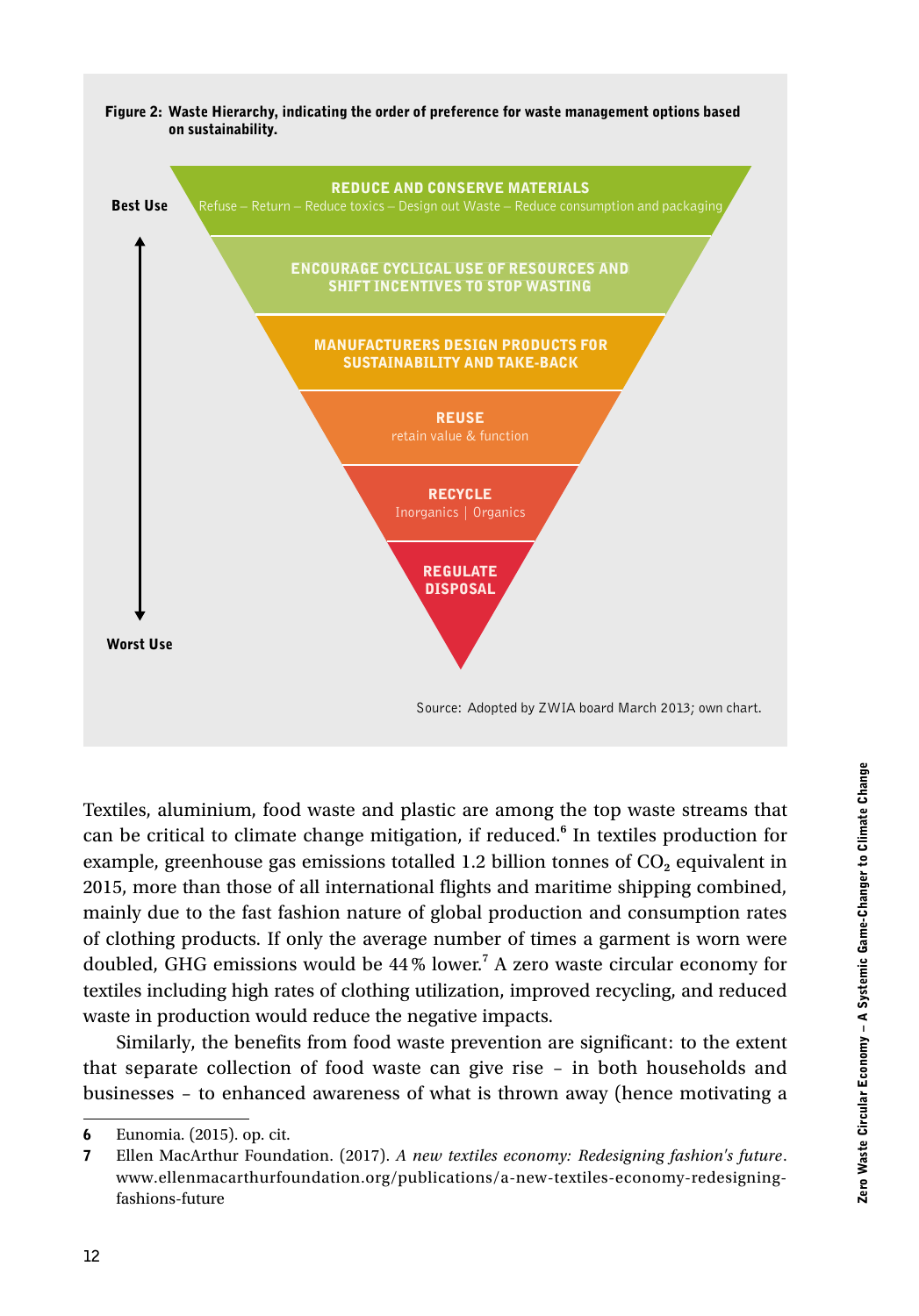preventive effect), the benefits of such an approach become even greater. Data used to elaborate Figure 3 indicate that every tonne of prevented food waste saves 4.5 tonnes CO<sub>2</sub> eq.



#### Maximization of material recovery

If prevention is not possible, a zero waste circular economy system ensures that any discards from our consumption are safely and efficiently recovered. In doing so, it ensures a continual reduction in residual waste per capita (the waste that isn't prevented, reused, recycled or composted) and a radical increase in resource efficiency.

Such a system requires separating waste at the source in order to reuse, repair, and recycle inorganic materials, and compost or digest organic materials. The introduction of such a system has proven to be a key element of success in, for example, Capannori (Italy), the first town in Europe to sign up to a Zero Waste Strategy in 2007, committing to sending zero waste to disposal by 2020.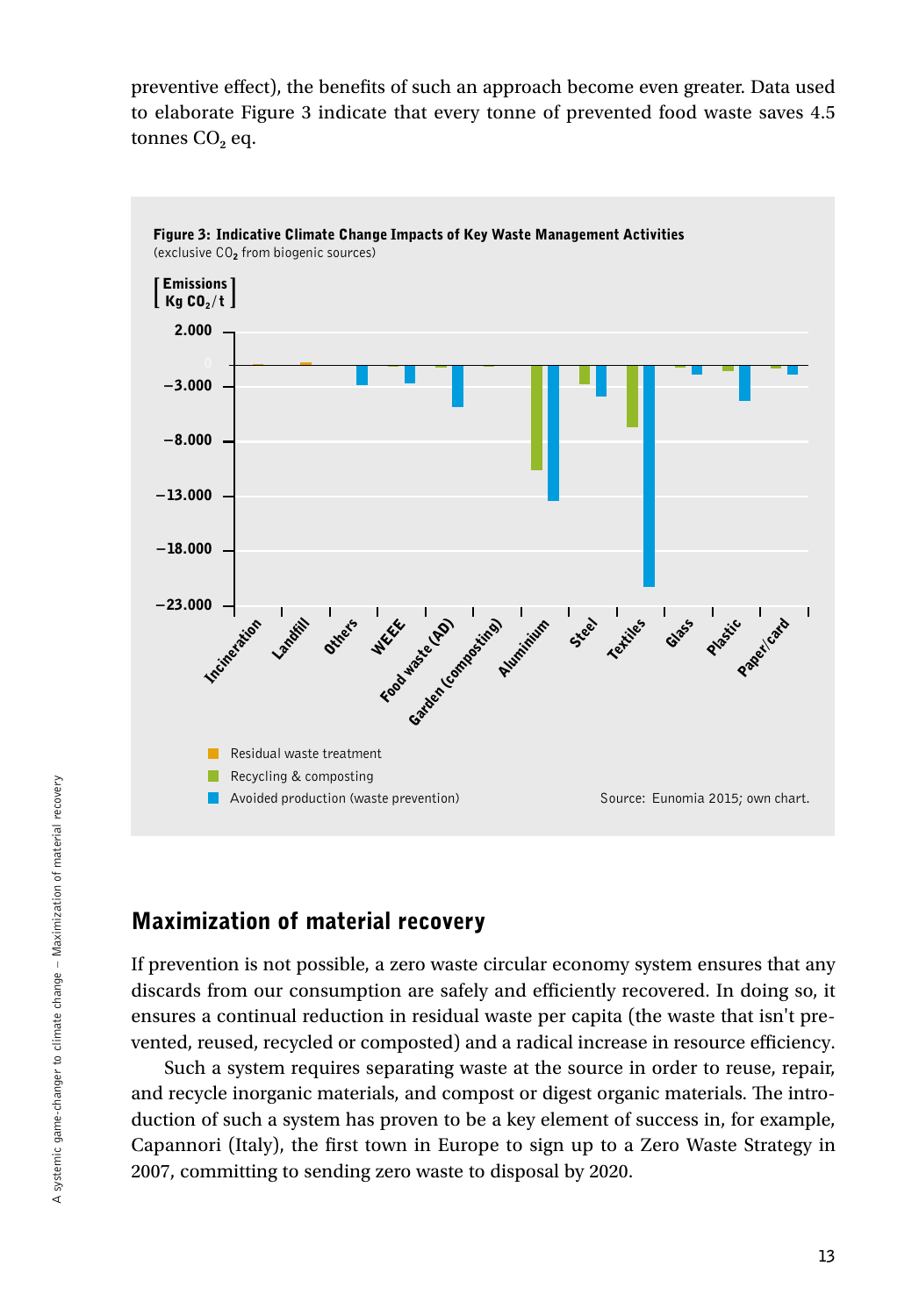In Capannori, door-to-door collection was introduced in stages across the municipality between 2005 and 2010, starting with small villages, where any mistakes could be identified and corrected early on, then extended to cover the entire municipal area in 2010. By that time, 82% of municipal waste was separated at source, leaving just 18% residual waste to go to landfill. Since this went hand in hand with a sharp reduction in waste arisings, the combined effect was an even more marked minimization of residual waste.



Separate collection of organics is one critical step within the general waste collection system, as it prevents the greenhouse gas emissions from organics rotting in landfills. This is particularly important in the rapidly developing countries, where municipal solid waste keeps increasing and methane emissions from landfills alone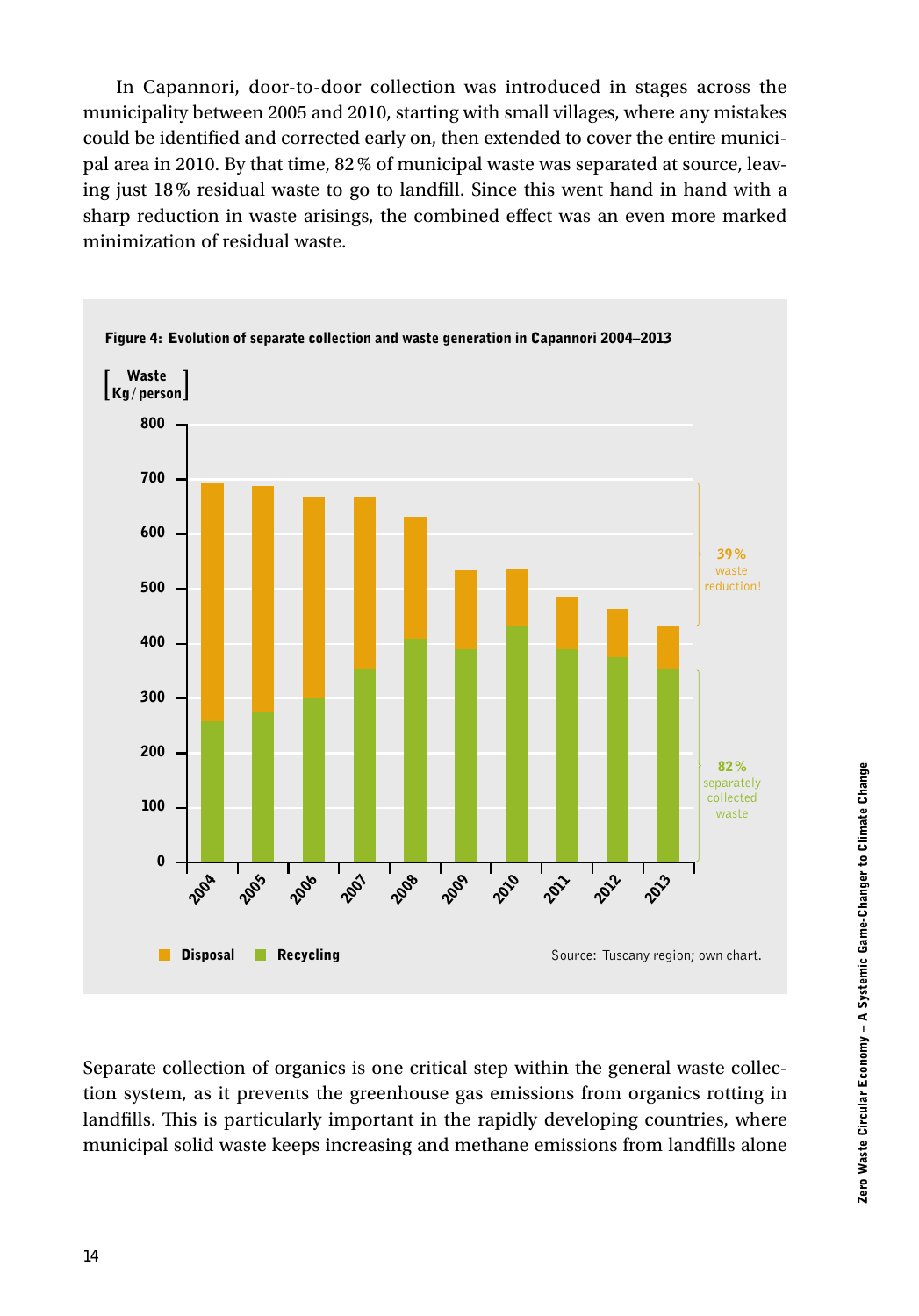are expected to increase almost 50% between 1990 and 2020.**<sup>8</sup>** Methane's short-term, heat-trapping effects are severe; over the next 20 years – the period of time during which effective action on global warming is most crucial – methane's potential to trap heat in the atmosphere is  $72$  times greater than that of  $CO<sub>2</sub>$ , on a per tonne basis.**<sup>9</sup>** Therefore, curbing methane emissions is critical to preventing catastrophic climate change, as methane is second only to CO<sub>2</sub> as a man-made driver of global warming.**<sup>10</sup>**

Moreover, recovering organic waste contributes to closing the nutrients loop, and it allows vital components such as nitrogen, phosphorus and potassium to return to the soil in the form of compost, effectively capturing carbon and improving crop resilience, along with increasing the water retention capacity of the soil.**<sup>11</sup>** In turn, the use of compost avoids the use of chemical fertilizers and supports a pesticide-free agriculture, which delivers further greenhouse gas emissions savings, along with job creation and health benefits.

The climate benefit of material recovery maximization can be further illustrated by recent research on the Circular Economy Package, approved by the European Commission: assuming the implementation of 70% recycling, 30% food waste reduction, and 80% recycling of packaging waste, the EU would save 190 million tonnes CO**2**-eq/year, which would be the equivalent to the total annual emissions of the Netherlands.**<sup>12</sup>**

Regarding the implementation and further encouragement of a separate collection system, it is vital to address the economic incentives. Pay As You Throw programs, where households are charged a tariff based on how much residual waste they present for collection to the local authority, are an effective tool in increasing waste separation and recycling, and also encourage waste minimization. In Capannori, the new waste tariff implemented in 2012 through a Pay As You Throw scheme incentivized better separation and prevention, and was later followed by many other municipalities, driving local source separation rates towards 90%.

<sup>8</sup> Bogner, J., et al. (2007). Waste Management. In IPCC, *Climate Change 2007: Mitigation. Contribution of Working Group III to the Fourth Assessment Report of the Intergovernmental Panel on Climate Change*. (Metz, B., et al. [Eds.]). Cambridge and New York: Cambridge University Press.

<sup>9</sup> Summary for Policymakers. In IPCC. (2007). *Climate Change 2007: The Physical Science Basis. Contribution of Working Group I to the Fourth Assessment Report of the Intergovernmental Panel on Climate Change*. (Solomon, S., et al. [Eds.]).Cambridge and New York: Cambridge University Press.

<sup>10</sup> IPCC. (2001). *Climate Change 2001: The Scientific Basis*. (Houghton, J. T., et al. [Eds]). Cambridge and New York: Cambridge University Press. http://pubman.mpdl.mpg.de/pubman/item/ escidoc:995493/component/escidoc:995492/WG1\_TAR-FRONT.pdf

<sup>11</sup> See several papers on this published by the Marin Carbon Project. www.marincarbonproject. org/science/paper

<sup>12</sup> Zero Waste Europe. (2018, May 18). Press Release: European Commission steps forward to cut on single-use plastics – but it's just the beginning. https://zerowasteeurope.eu/2018/05/ european-commission-steps-forward-to-cut-on-single-use-plastics-but-its-just-the-beginning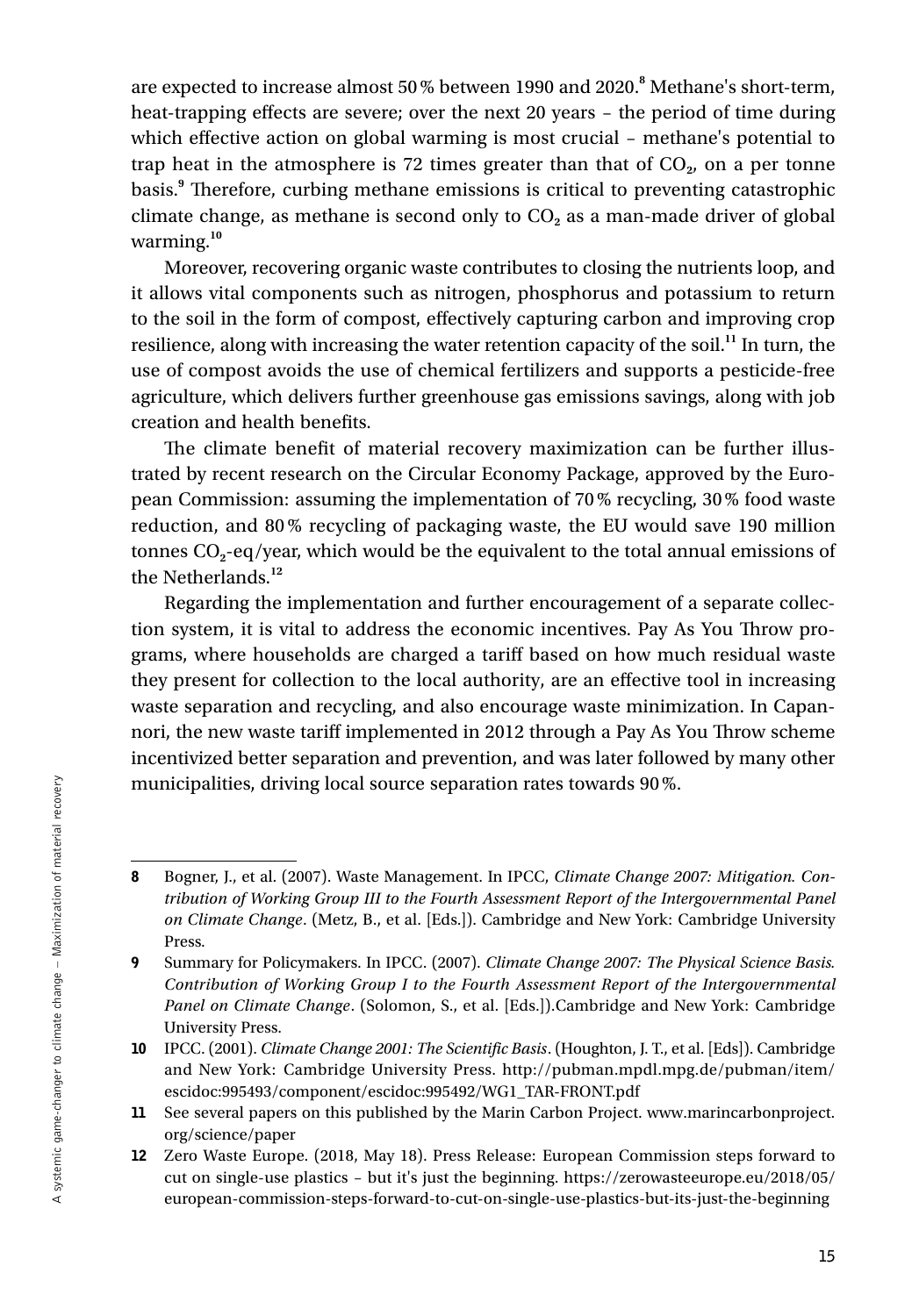### Redesigning and phasing out products

Once optimal separate collection is in place, the residual waste fraction – that which is left over because it is either too toxic to be safely recycled or is made out of nonrecyclable materials – becomes evident, and industrial design mistakes and inefficiencies can be studied and corrected. If it cannot be reused, composted, or recycled, it should be redesigned to meet the optimal standards for clean production, repairability, reusability or recyclability, or not produced in the first place.

If products cannot be redesigned, innovative alternatives should be found and obsolete products should be phased out. This is particularly important when it comes to plastic-based products: recycling plastic, on account of inherent technological and organizational constraints, will not be enough to reduce plastic production, consumption, subsequent disposal and dispersal into the environment. This is where product bans can be instrumental. Recent successful campaigns to ban plastic bags, straws, and other single-use products have shown the potential of product bans to reduce waste and greenhouse gas emissions. The European Commission recently announced clear legislative measures in this direction.**<sup>13</sup>**

Within this pillar, it's important to emphasise clean production. Toxic substances should be avoided at the design stage to allow products and materials to circulate in a closed loop without endangering the quality of materials and the health of citizens, workers and the environment. This requires changing our approach to toxic substances so that in a circular economy, hazardous substances will not hinder the processes of reuse, repair and recycling. Authorizing the inclusion of toxic substances in recycled products seriously threatens the credibility and economic model of the entire recycling industry.**<sup>14</sup>**

This strategy requires engaging with producers, pushing ambitious policies on Extended Producer Responsibility (EPR) and encouraging change in design systems. For instance, in Norway the deposit and return system for one-way beverage packaging has not only reduced litter and its associated costs and has achieved collection rates above 90%, it has also affected the design of beverage packaging. Now a limited number of materials are used, all of them recyclable, hence ensuring they will be recycled. In the meantime in France, EPR systems with modulated fees have been used beyond packaging to cover items such as furniture or graphic paper, with a bonus-malus system that incentivizes the use of non-toxic recyclable materials and penalizes the toxic or non-recyclable ones.

#### Reforming energy and GHG accounting systems

As mentioned in the introductory section, the current climate and energy policies fall short of addressing and fully utilizing the potential of the resource management

<sup>13</sup> Zero Waste Europe. (2018). op. cit.

<sup>14</sup> Zero Waste Europe. (2017, March). *Policy Briefing: Creating a Toxic Free World: avoiding a collision between the EU and the Circular Economy*. http://zerowasteeurope.eu/wp-content/ uploads/edd-free-downloads-cache/ZWE\_PolicyBriefing\_decaBDE-2.pdf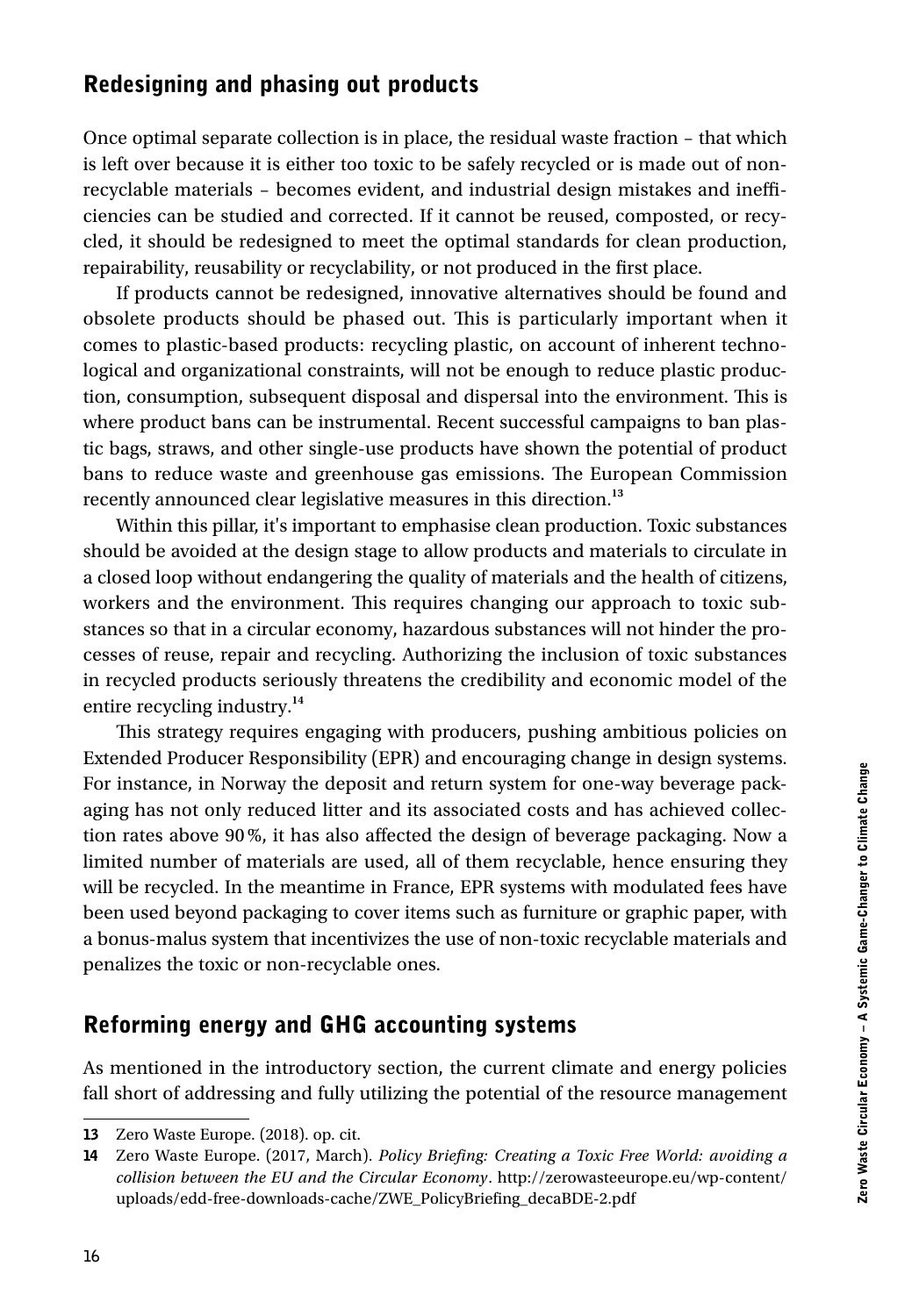sector. Most importantly, several issues regarding the greenhouse gas emissions accounting methodology are misleading political action.

In the first place, the GHG emissions accounting methodology for IPCC inventories only looks at disposal treatment (incineration, landfill), appearing to be a minor contributor to climate change. Certainly, other stages in the resource management chain, such as extraction and transportation, may be addressed through other sectoral analyses, but compartmented analyses miss the full picture and overlook the contribution of the upper tiers of the Waste Hierarchy, which ultimately prevents proper guidance for waste and climate policies.

This situation is further exacerbated by the national GHG inventories being solely focused on emissions from national production and ignoring national consumption. The consumption-based approach captures direct and lifecycle GHG emissions of goods and services (including those from raw materials, manufacture, distribution, retail and disposal) and allocates GHG emissions to the final consumers of those goods and services, rather than to the original producers of those GHG emissions. In this way, wealthy countries with delocalized production and high consumption levels may appear to be lowering their contribution to climate change in their national emissions reporting, painting a misleading picture of how important it is to address wasteful consumption in order to tackle climate change.

Another key issue to be addressed within the emissions accounting methodologies is the misleading assumption that biogenic emissions resulting from burning organic or biomass waste can be considered zero or carbon-neutral. As Eunomia put it: «It is a mistake to assume that CO**2** from non-fossil sources does not matter[…]the only correct way to process is to account for emissions of all greenhouse gases since they will all have ‹warming potential›, irrespective of their origin».**<sup>15</sup>**

The assumption that burning organic waste is carbon-neutral has expanded to assume that it's a source of renewable energy, as in the European Union and many other countries which have consequently allowed energy policies to support various forms of waste-to-energy processes, both from the separately collected organics and from the mixed municipal and industrial waste. In the case of renewable energy subsidies for incineration of waste, this has driven the expansion of this polluting and resource-destructive, hence GHG intensive, industry. In the EU, fortunately the revision of the Renewable Energy Directive may, if finally approved, put an end to these subsidies.

Instead of providing economic incentives to burn waste, new methodologies must be developed to account for, and reward, the preservation of energy embedded in products or materials. Premiums for energy from waste incineration distort markets. Therefore they should not be considered unless there is a level playing field with embedded energy conservation, taking into account the reduction of greenhouse gas emissions from prevention, reuse or recycling in all comparisons. There is huge potential in preserving the energy embedded in products and materials and

<sup>15</sup> Eunomia. (2015). op. cit.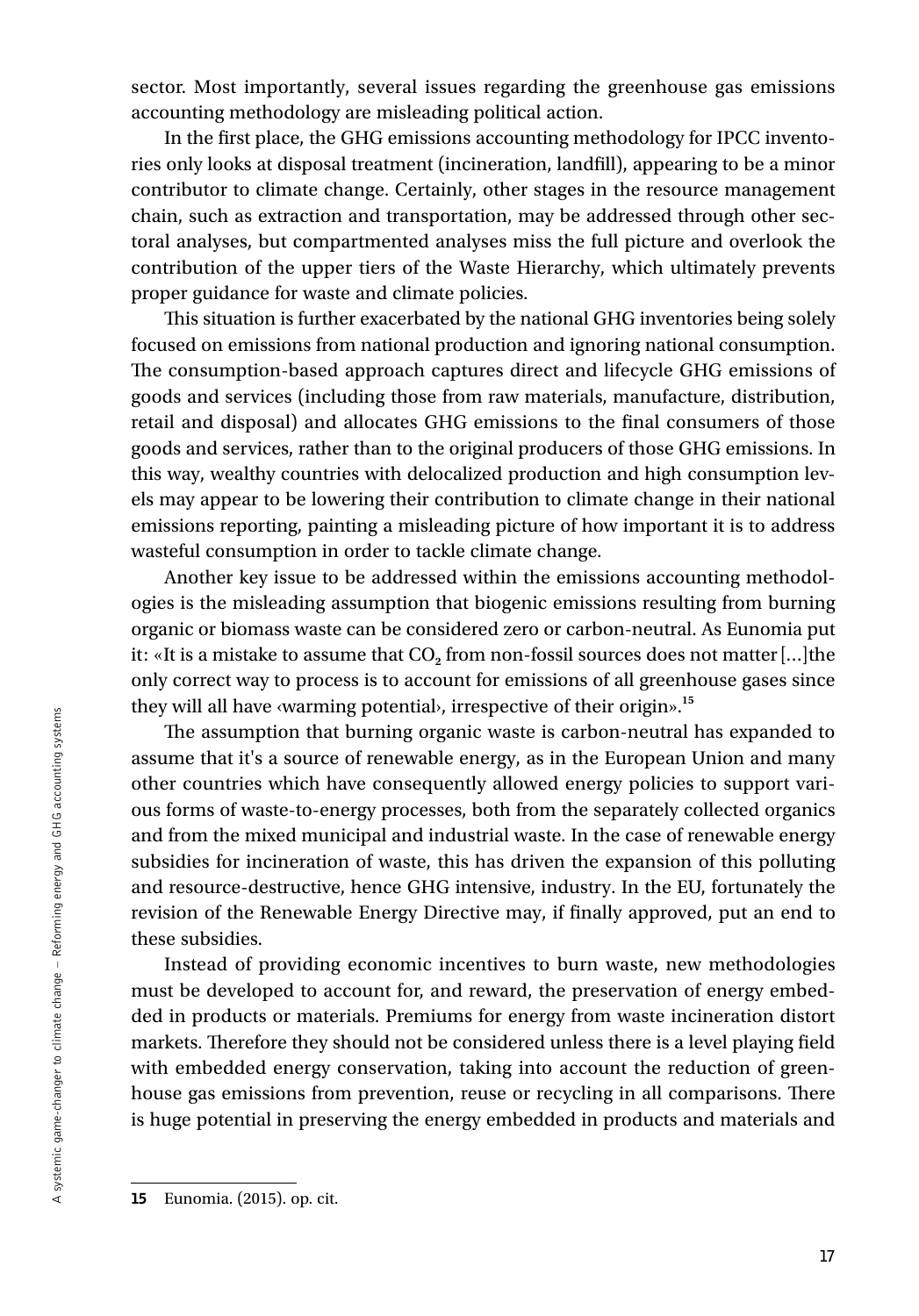preventing them from becoming waste; far more than can be generated by burning or landfilling them.

### Development of communities and local economies

A successful zero waste circular economy must also be an inclusive and equitable one, giving priority to job creation and respect for workers' rights. Inclusive zero waste systems ensure that resource recovery programs include and respect the community and all social actors involved in resource conservation, especially informal recyclers whose livelihoods depend on discarded materials.

In the Global South, recycling provides a livelihood for approximately 15 million people worldwide – 1% of the urban population.**<sup>16</sup>** These are self-employed workers, mostly in the informal economy, who retrieve reusable and recyclable items from the waste stream. They collect, sort, clean, and in some cases, process the recyclables, returning them to industry as an inexpensive and low-carbon raw material.**<sup>17</sup>**

In doing so, waste pickers can be incredibly efficient recyclers and thus represent a huge opportunity to reduce GHG emissions through increased recycling rates, if given proper recognition and support. In Delhi, the annual GHG emissions savings that the informal sector brings to the city is estimated to be  $962,133$  T CO<sub>2</sub>-eq,<sup>18</sup> which is over 3 times more than other waste projects slated to receive carbon credits in the city.**<sup>19</sup>**

Today, waste pickers are increasingly organized all over the world. Key victories include the case of Bogotá, where the Constitutional Court has required the local waste management plans to incorporate informal recyclers after a long legal battle.<sup>20</sup> The Goldman Prize awarded in 2013 to Nohra Padilla, one of the Bogotá Recyclers Association leaders, was a major victory in gaining global recognition and visibility. In India, cooperatives of waste pickers in Pune or Mumbai run waste collection and management services for the city with outstanding results.**<sup>21</sup>**

<sup>16</sup> WIEGO. (2012). *Urban Informal Workers and the Green Economy*. www.wiego.org/sites/wiego. org/files/resources/files/WIEGO\_Urban\_Informal\_Workers\_Green\_Economy.pdf

<sup>17</sup> For more information on waste pickers, see Samson, M. (2009). *Refusing to be Cast Aside: Waste Pickers Organizing Around the World*. Cambridge, USA: Women in Informal Employment: Globalizing and Organizing (WIEGO).

<sup>18</sup> Chintan. (2009). *Cooling Agents. An Analysis of Greenhouse Gas Mitigation by the Informal Recycling Sector in India*. www.chintan-india.org/documents/research\_and\_reports/chintan\_ report\_cooling\_agents.pdf

<sup>19</sup> Vilella, M. (2012, April). *The European Union's Double Standards on Waste and Climate Policy*. Global Alliance for Incinerator Alternatives. www.no-burn.org/eu-double-standards-on-wastemanagement-climate-policy

<sup>20</sup> Yler, M. (2015). Case Study on Bogotá. In UNEP and ISWA (Eds.). *Global Waste Management Outlook*. www.eawag.ch/fileadmin/Domain1/Abteilungen/sandec/E-Learning/Moocs/Solid\_ Waste/W1/Global\_Waste\_Outlook\_2015.pdf

<sup>21</sup> Global Alliance for Incinerator Alternatives. (2012). *On the Road to Zero Waste. Successes and Lessons from Around the World*. www.no-burn.org/on-the-road-to-zero-waste-successes-andlessons-from-around-the-world-2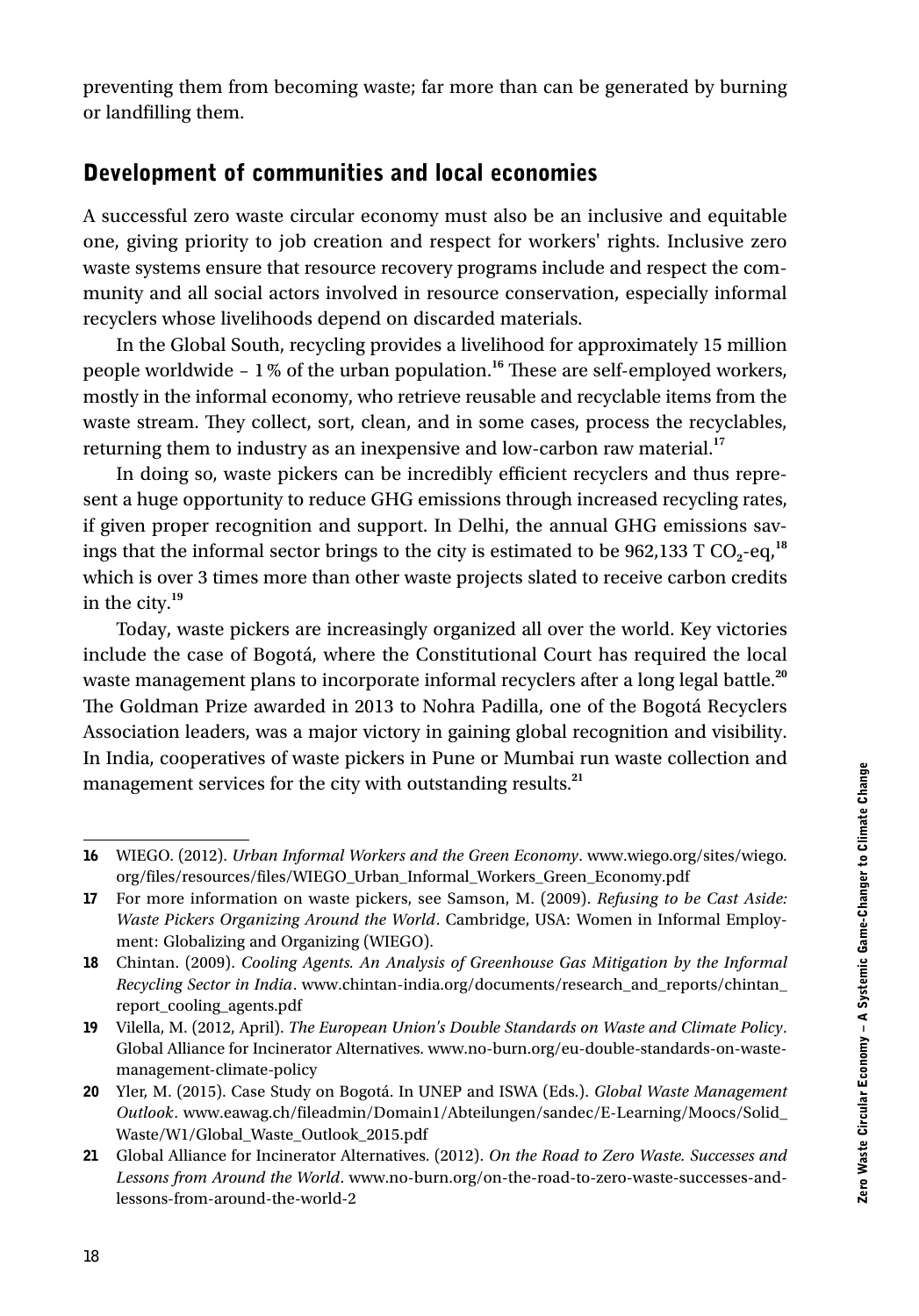In sum, workers who handle waste should therefore be fully integrated into the design, implementation, and monitoring processes, as it is the application of their skills and efforts which ultimately make the system function. Moreover, by prioritizing job creation in a zero waste circular economy, the significant investments necessary for creating incineration infrastructure can instead be redirected to developing re-use centres and networks, recycling infrastructure and clean renewable energy, all of which require more, better quality jobs than incineration and landfilling. In the EU, the job creation prospects related to the full implementation of the existing EU waste legislation is estimated to be up to 400,000 jobs.**<sup>22</sup>**

Ultimately, zero waste builds on democratic tradition and strong community action to determine the direction of waste management programs. Citizens need to be part of the very design of the plan, and a lengthy initial consultation process can pay off with better design and higher participation rates. Residents must actively participate in the programs by consuming sustainably, minimizing waste, separating discards, and, whenever possible, composting at home. They should also be given the chance to be active in monitoring the implementation of programs in their community.

#### Phasing out waste incineration and landfills

Open dumps, landfills, and incinerators (including so-called waste-to-energy facilities) are part of a shortsighted and outmoded way of thinking that views waste disposal as cheap because true costs are not taken into account. Waste-to-energy is often described as a good way to extract energy from resources, but in fact it works against the circular economy, producing toxic waste, air pollution and contributing to climate change – all without delivering what it promised. The costs of pollution, resource depletion, climate change, health problems, and human suffering are externalized onto the environment and people, including future generations.

Most importantly, burning waste is far from climate neutral. Incinerators actually emit more CO**2** (per megawatt-hour) than coal-fired, natural-gas-fired or even oil-fired power plants.

Denmark, the poster child of Europe's incineration industry, recently discovered that its incinerators were releasing twice the amount of  $CO<sub>2</sub>$  than originally estimated, which led the country to miss its Kyoto Protocol greenhouse gas reduction targets.**<sup>23</sup>**

In addition, incinerators are the most expensive method to generate energy and to handle waste, while also creating a significant economic burden for host cities.

<sup>22</sup> Zero Waste Europe, et al. (2015, May 18). *Walking the Circle: The 4 guiding pillars for a Circular Economy*. https://zerowasteeurope.eu/2015/05/walking-the-circle/#\_ftn7

<sup>23</sup> Plastic surgery for Copenhagen's recycling policy. (2011, April 15). *Plastics Infomart*. www.plasticsinfomart.com/plastic-surgery-for-copenhagens-recycling-policy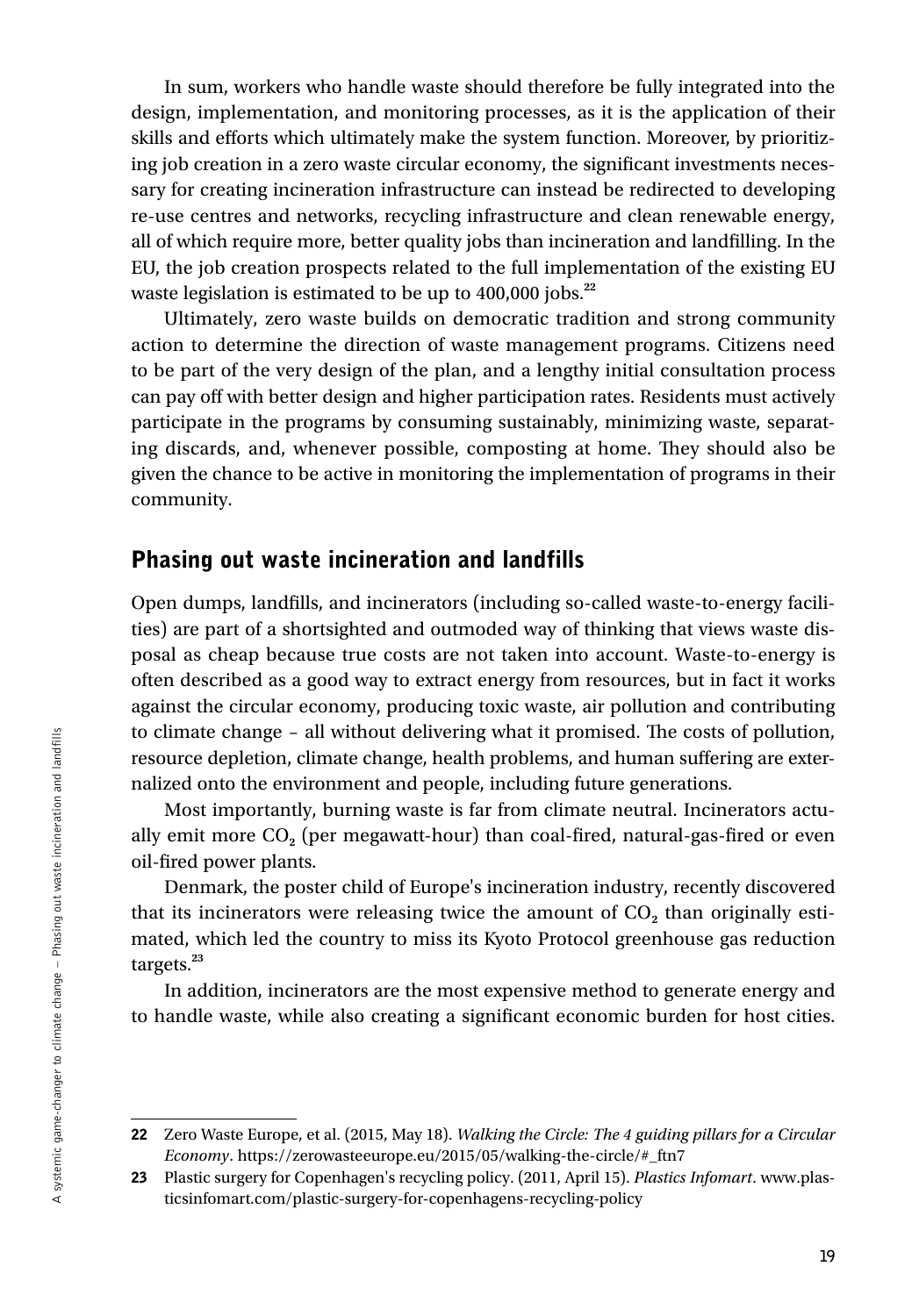The story of Copenhagen's infamous Amager Bakke incinerator is just an example.**<sup>24</sup>** There are many cases of municipalities that have ended up in debt because of incinerators, while others are trapped in long-term contracts compelling them to deliver a minimum quantity of waste for 20 to 30 years, to repay investment costs, even creating a situation of incineration overcapacity as is the case in many European countries.**<sup>25</sup>** On the other side of the Atlantic, the city of Harrisburg in Pennsylvania, due to financial costs of upgrading the city's incinerator in 2011, became the largest US city to declare bankruptcy.

Moreover, burning these valuable materials in order to generate electricity discourages efforts to preserve resources and creates incentives to generate more waste. It is typical for countries that encourage waste burning to have low recycling rates as a result, or high waste production. Data on household waste in Denmark clearly shows this trend, with the regions that have high incineration rates producing the highest amounts of waste per capita.

Ultimately, a zero waste circular economy moves societies away from waste disposal by setting goals and target dates to reduce waste going to landfills, abolishing waste incineration, establishing or raising landfill fees, shifting subsidies away from waste disposal and into discard recovery, and banning disposable products, among other interventions that contribute to ultimately setting a new direction away from waste disposal.

<sup>24</sup> Nicastro, C. (2017, November 13). Copenhagen goes all in on incineration, and it's a costly mistake. *Zero Waste Europe*. https://zerowasteeurope.eu/2017/10/copenhagen-goes-all-in-onincineration-and-its-a-costly-mistake

<sup>25</sup> Muznik, S. (2017, October 31). «Deliver or pay», or how waste incineration causes recycling to slow down. *Zero Waste Europe*. https://zerowasteeurope.eu/2017/10/deliver-pay-wasteincineration-causes-recycling-slow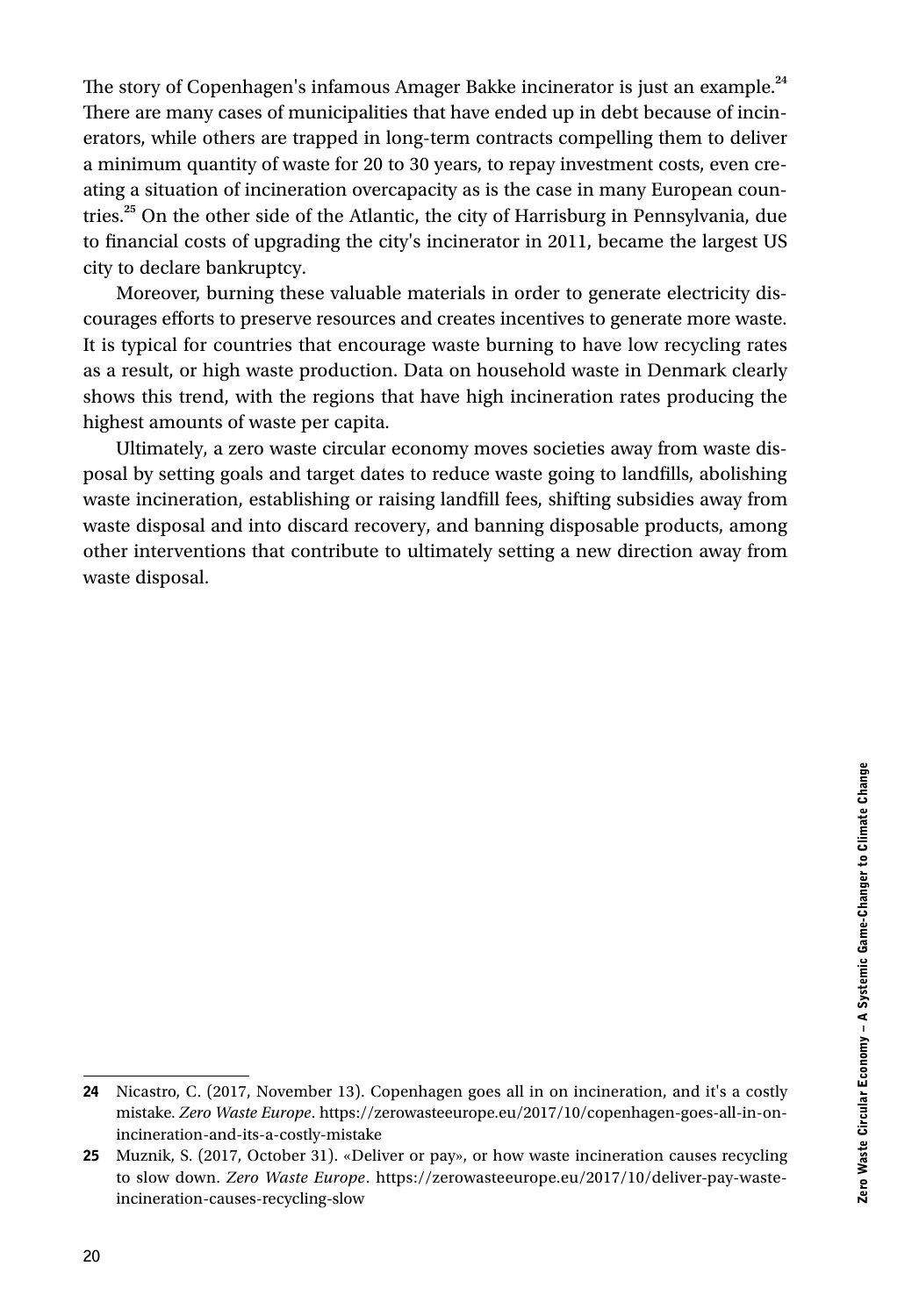## Quantitative analysis for GHG emissions savings

Research undertaken by Eunomia for European countries has suggested that even though much progress has already been made in respect of reducing climate change emissions from waste, «further savings of the order 100–200 million tonnes CO**2** equivalent could be made simply through conventional waste management approaches: conventional waste prevention measures could deliver more substantial reductions, whilst measures designed to achieve a circular economy could further enhance emissions reduction through reuse, repair and remanufacturing.

The level of these savings compares with the reported level of emissions from waste of around 143 million tonnes in 2012 for the EU under the waste chapter of the IPCC GHG inventory. Of this, around 100 million tonnes is related to solid waste management (the majority of the balance being due to waste water treatment). Consequently, it would appear that the potential for emissions reduction from waste prevention and management is likely to be of the order two times the reported level of emissions under the ‹waste› inventory».**<sup>26</sup>**

New analysis undertaken at a global level suggests that GHG emissions savings in the order of 900 million tonnes  $CO<sub>2</sub>$  eq. might be achieved by applying similar conventional waste management approaches to all countries across the globe – namely through increasing the recycling of materials such as paper, plastics and metals, alongside the collection and treatment of organic waste (including food). The basis for this estimate is data from the World Bank on global waste generation for 2025. It is further assumed that a recycling rate of 65% is achieved by the lower income countries and 70% by the high-income countries.**<sup>27</sup>** As with the above estimates for the European countries, further savings would be possible by applying waste prevention measures, as well as additional measures designed to achieve a circular economy (through reuse, repair and remanufacturing).

While data on repair and remanufacturing are relatively limited, the potential contribution from waste prevention activities can be considered in part with reference to the data shown in Figure 3 of this report. This shows that the emissions associated with the production of food that is wasted are around 4 tonnes  $CO<sub>2</sub>$  eq. – around 80 times that of organic waste treatment. The World Bank dataset indicates there will be over 950 million tonnes of organic waste in 2025 – much of which will

<sup>26</sup> Eunomia. (2015). op. cit.

<sup>27</sup> World Bank. (2012). *What a Waste: A Global Review of Solid Waste Management, Final Report*. https://openknowledge.worldbank.org/handle/10986/17388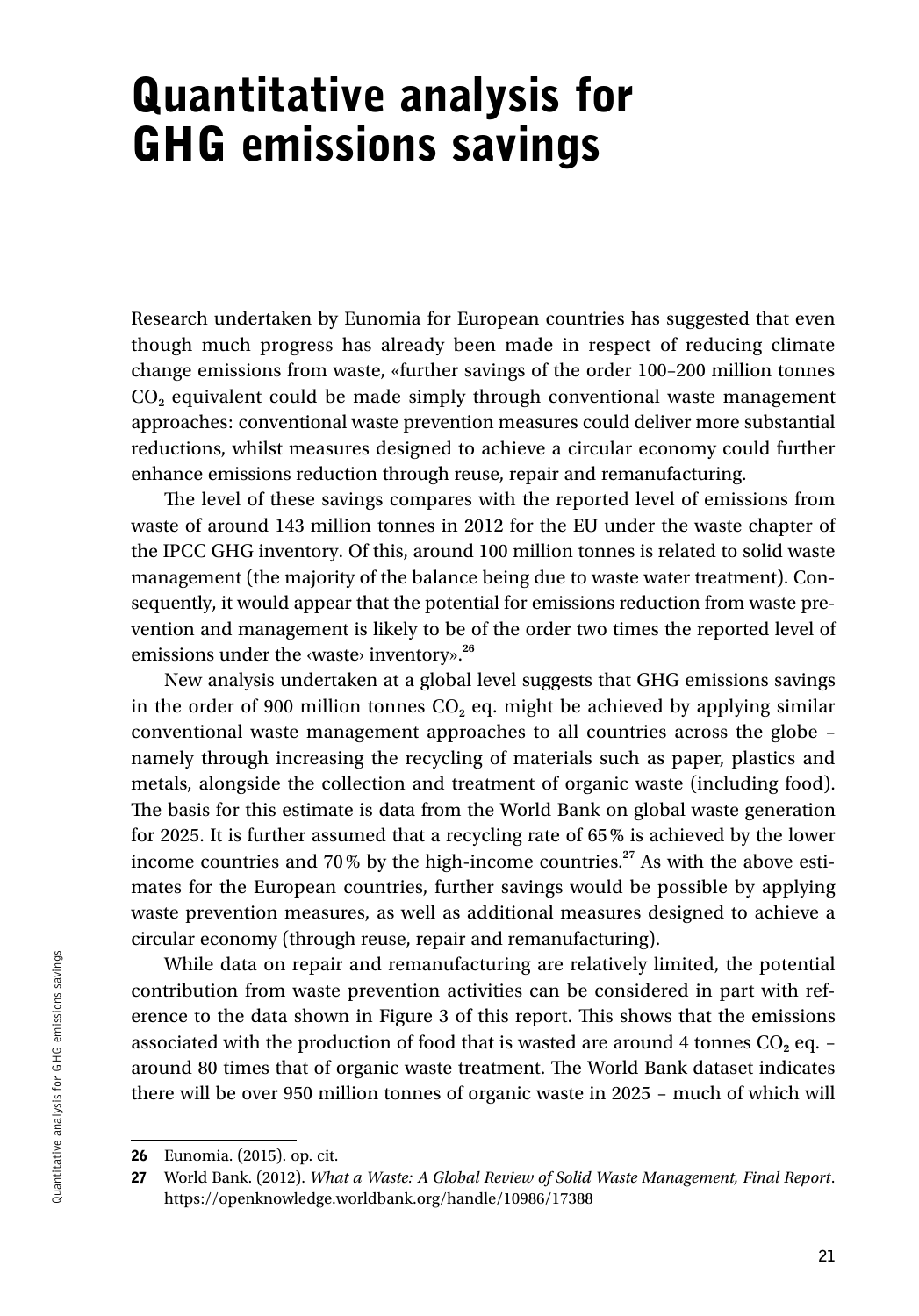be food waste. A 10% reduction in the amount of organic waste produced would therefore result in similar emissions reductions figure to that obtained by improving conventional waste management techniques – in the absence of any other activities such as repair and remanufacturing. A 10% reduction in each of the waste plastics and waste textiles streams could save another 150 million tonnes CO<sub>2</sub> eq.

The IPCC GHG inventory suggests that global emissions from waste are around 700 million tonnes CO**2** eq., excluding the waste water treatment impacts. However, only emissions from waste disposal – principally those relating to the landfilling of waste, and disposal of waste in incinerators without energy recovery – are recorded under the waste chapter of the inventory. As such, there is considerable further potential on a global scale to reduce emissions from the waste sector by following the approach set out above.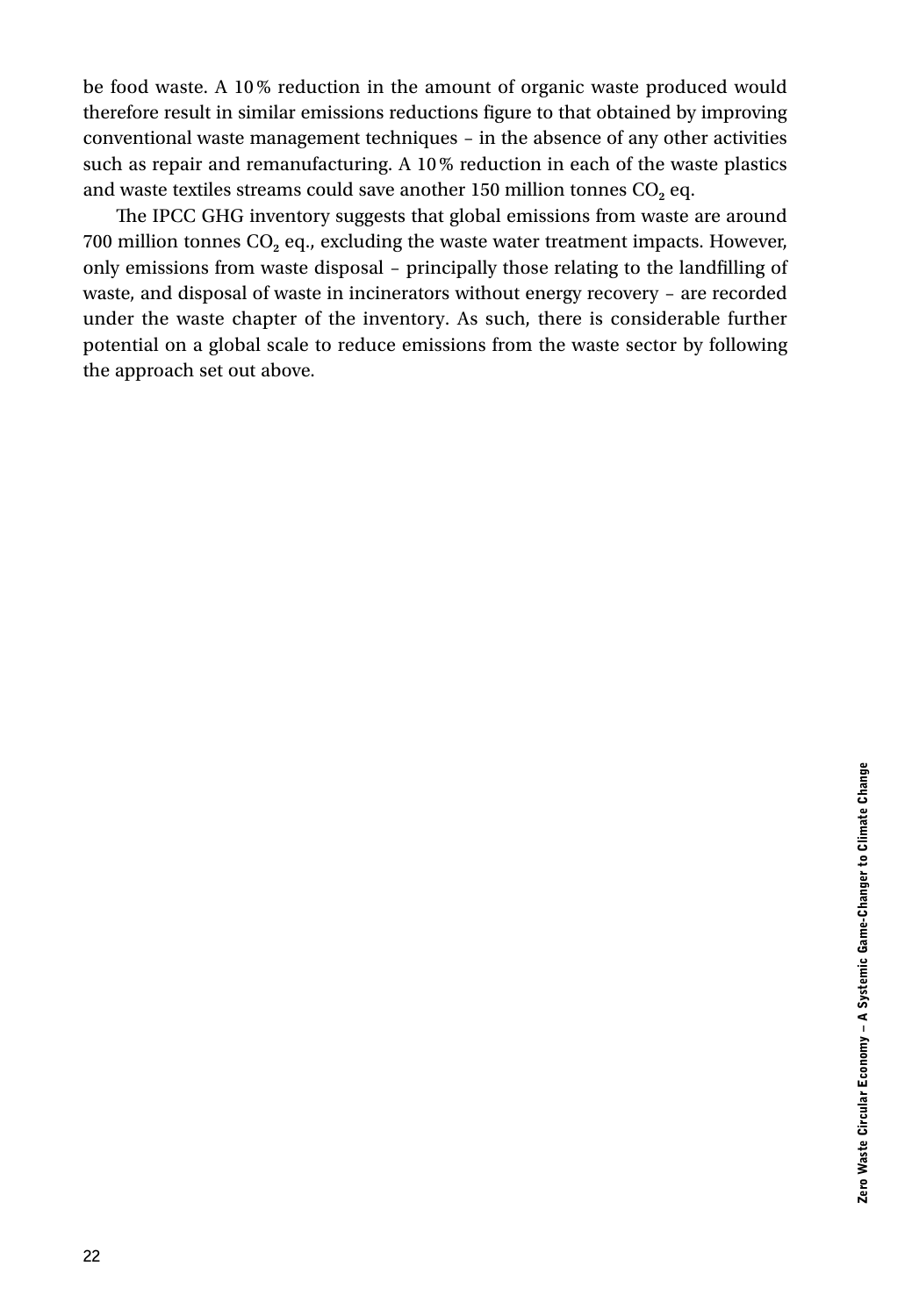### **CONCLUSION**

As explained in this chapter, a zero waste circular economy can be a game-changer to keep the planet under 1.5°C of global warming, and experience shows that this visionary future is far closer if we look beyond business-as-usual scenarios and similar conservative climate and energy policies. Unfortunately, some mainstream climate policies are effectively outdated and are preventing the greatest greenhouse gas emissions savings we could have in the waste and resource management sector. The zero waste (ZW) circular economy principles are increasingly being implemented around the world, and it is necessary that climate policies are upgraded and aligned with them, instead of applying double standards.

In the Global North, developed countries are shifting away from incineration and embracing zero waste paths. Europe, despite having some of the most advanced waste burning facilities, has taken a first step to phase out incinerators in the context of the EU Action Plan for the Circular Economy. In the US, no new incinerators have been built since 1997 due to resistance from the public, health risks and high costs. Moreover, hundreds of municipalities around Europe have now set zero waste as their new goal, with cities like Parma or Besançon taking the lead and implementing zero waste policies. Other cities, even without adopting a formal ZW commitment, are successfully implementing various elements of a wider zero waste strategy, such as Milan, which is spearheading kerbside collection and separation of food scraps in metropolitan areas. Barcelona, Paris, and Copenhagen have also implemented promising pilot projects in the same direction.

In the Global South, many innovative and visionary cities, with the support of recyclers' cooperatives and civil society, are engaging on a zero waste path too.**<sup>28</sup>** This is the case in San Fernando in the Philippines with 305,000 inhabitants, which stands out by achieving a 78% diversion rate for waste from landfill while revitalizing the local recycling economy through a cooperative of recyclers. It's important that international climate finance learns from these success stories and prevents investments in the opposite direction.**<sup>29</sup>**

Ultimately, a zero waste circular economy will require policies to make it legally and economically viable to sell services instead of goods, to sell durable goods that are repairable, reusable and upgradable, to promote shared or leased ownership, and to have deposit and return programmes. In short, resource consumption should be discouraged in comparison with product service, maintenance and repair

<sup>28</sup> Global Alliance for Incinerator Alternatives. (2012). op. cit.

<sup>29</sup> Vilella, M. (2017). *Climate Finance for the Waste Management Sector – Guidance for Policy-Makers and Project Developers*. Zero Waste Europe. https://zerowasteeurope.eu/downloads/ climate-finance-for-the-waste-management-sector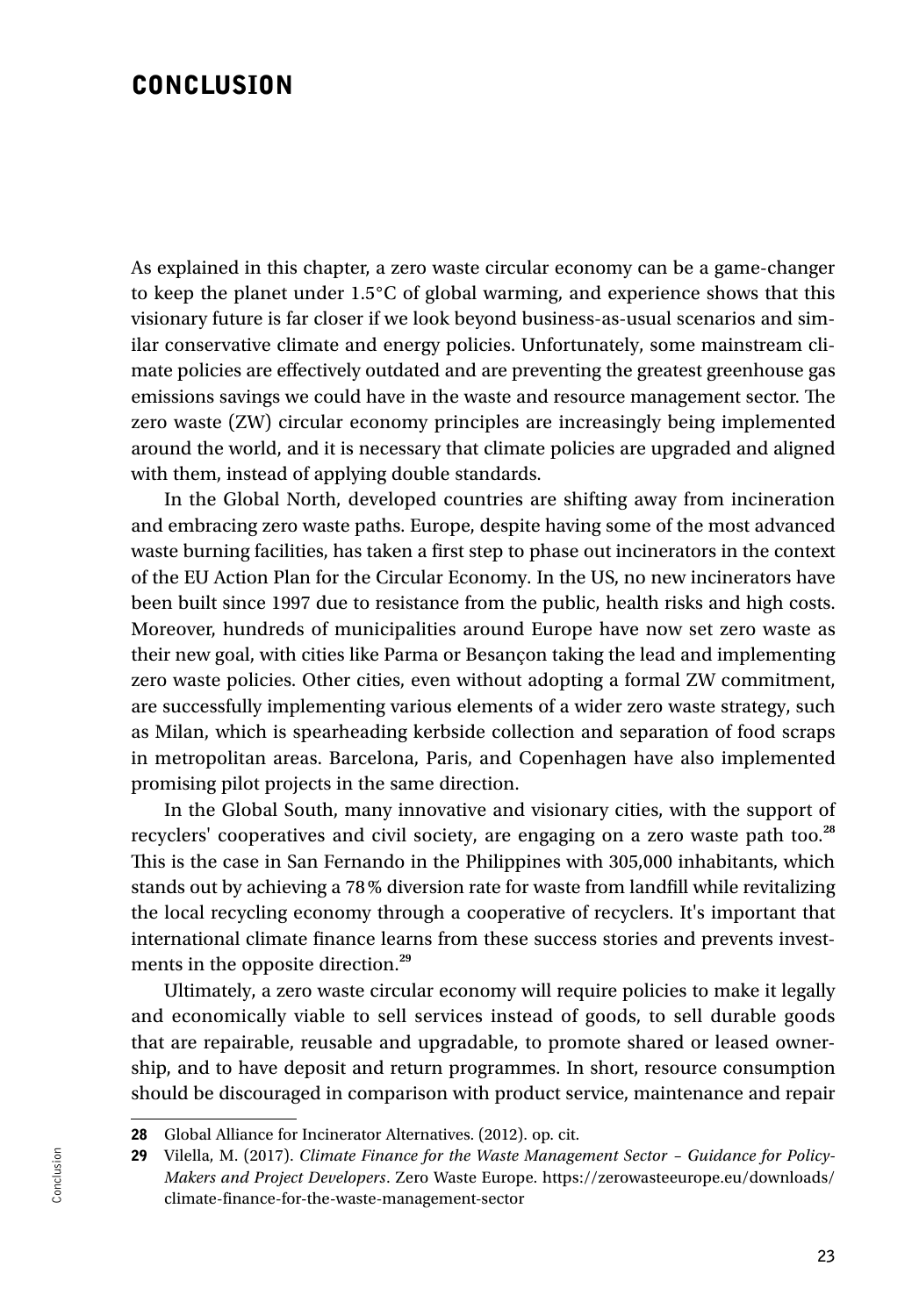operations, which should become cheaper. This would mean taxation shifting from labour to resources, especially virgin resources, as this will help to increase employment and decrease resource use while incentivizing businesses to move towards circular production and consumption patterns.